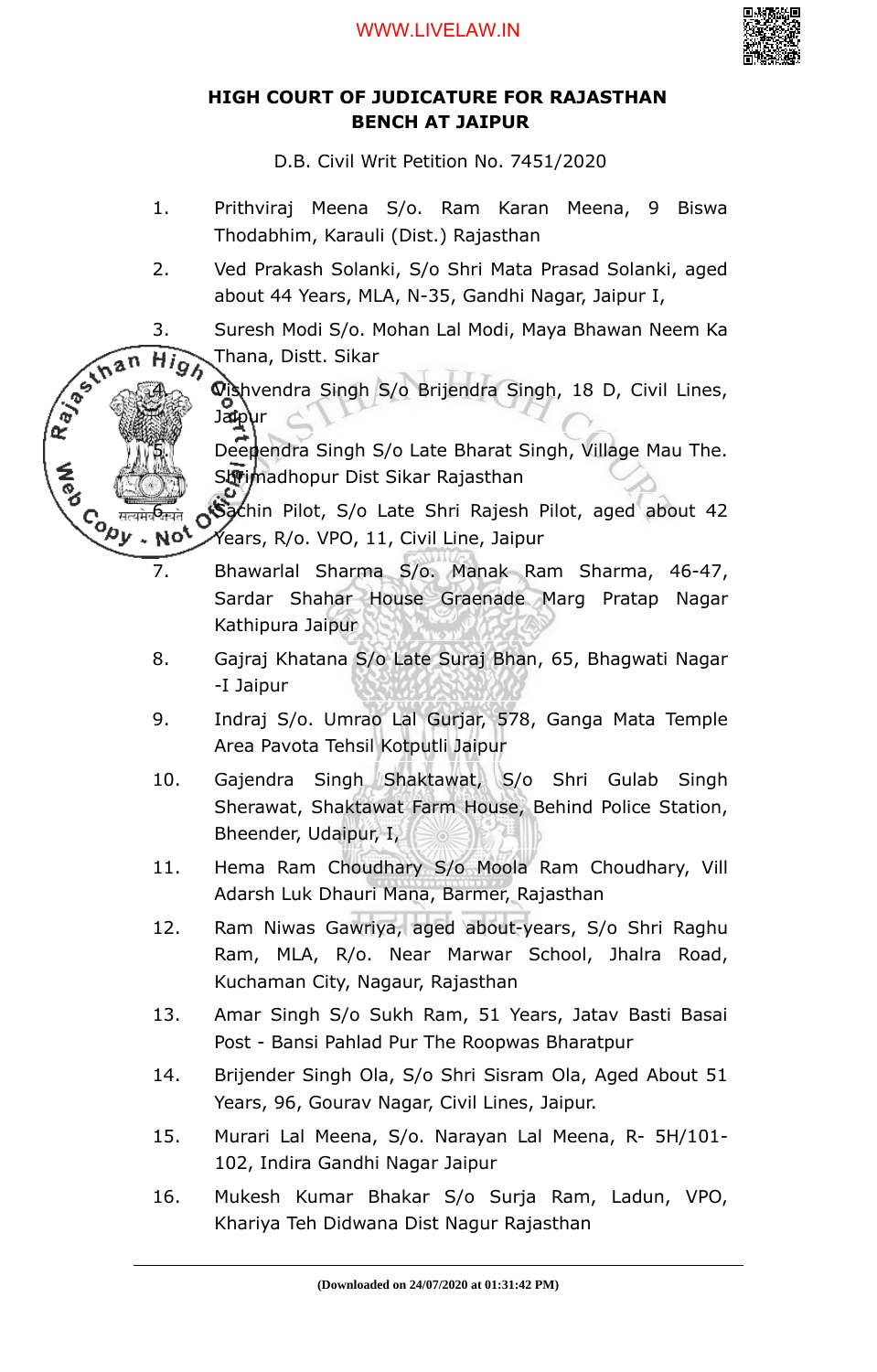- 17. Rakesh Parekh, aged about years, S/o Shri Rameshwar Lal Parikh, village. Miyan, Bhagwan Pura, Sarwad, Ajmer
- 18. Harish Meena, aged about years, S/o Shri Narayan Meena, MLA, No.10, Jawahar Nagar, Jaipur- 4
- 19. Ramesh Chand Meena S/o. Shankar Lal Meena, H No 52, Village Naya Gaon Post Ranipura Teh Madrayal Karauli Rajasthan

----Petitioners

### Versus

The Honble Speaker, Rajasthan Legislative Assembly Jaipur Rajasthan

The Secretary, Rajasthan Legislative Assembly, Jaipur Rafasthan

Mr. C.P. Joshi S/o Shri Bhudev Prasad Joshi, Honble Speaker, Rajasthan Legislative Assembly, 49, Civil Lines, Jaipur - 302 006

4. Dr. Mahesh Joshi S/o Shri Mool Chand Joshi, age-66 years,, R/o B-20, Sen Colony, Powerhouse Road, Near Railway Station, Jaipur

3.

No<sup>t</sup>

Rayton's

**Copy** 

- 5. Public Against Corruption through its General Secretary Poonam Chand Bhandari S/o Late Shri Rikhab Raj Bhandari, aged about 65 years, R/o A-14, Malviya Nagar, Jaipur
- 6. Virendra Singh Hada S/o Pratap Singh Hada, R/o D-6/247, 2nd Floor Chitrakoot Yojna, Jaipur.
- 7. Mohan Lal Nama S/o Late Shri Murlidhar Nama, R/o C-1, Ganesh Nagar, C-Block, Shanti Path, Tilak Nagar, Jaipur
- 8. Union of India through the Secretary, Ministry of Law and Justice (Department of Legal Affairs), Regd. Office at 4<sup>th</sup> Floor, A-Wing, Shastri Bhawan, New Delhi-Delhi-110001

----Respondents

For Petitioner(s) : Mr. Harish Salve, Senior Advocate through VC assisted by Mr. Divyesh Maheshwari, Adv.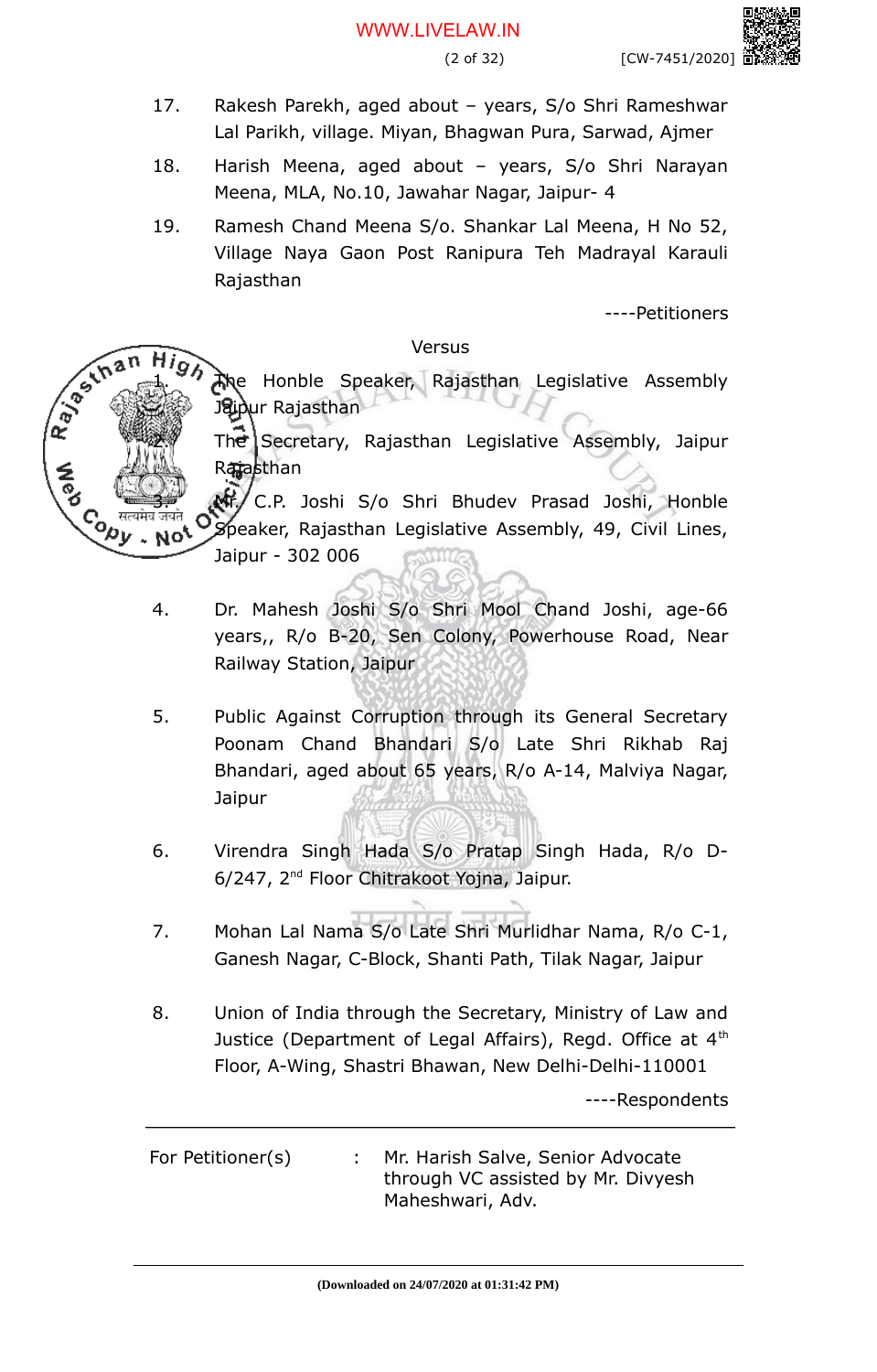### WWW.LIVELAW.IN

(3 of 32) [CW-7451/2020]

Mr. Mukul Rohatgi, Senior Advocate assisted by Mr. S. Hariharan, Adv. Ms. Jakriti Jadeja, Adv. through VC Mr. Lokesh Sharma, Adv. through VC Mr. Rajesh Goswami, Adv. through VC Mr. Yashvardhan Nandwana, Adv.

For Respondent Dr. Abhishek Manu Singhvi, : Nos.1 & 2 Senior Advocate assisted by Mr. Aavishkar Singhvi, Adv. through VC Mr. Amit Bhandari, Adv. through VC and Mr. Harendar Neel, Adv. Rayton's Mr. M.S. Singhvi, Advocate General assisted by Mr. Darsh Pareek, Adv. and Mr. Siddhant Jain, Adv. dent No.3 Mr. Prateek Kasliwal, Adv. with Ms. Supriya Saxena, Adv. respondent No.4 Mr. Devadatt Kamat, Senior Advocate : Mr. A.K. Bhandari, Senior Advocate : Mr. N.K. Maloo, Senior Advocate **Copy** assisted by Mr. Siddharth Bapna, Mr. Sarvesh Jain, Adv. Mr. Anuj Bhandari, Adv. Mr. Vaibhav Bhargava, Adv. Mr. Abhimanyu Yaduvanshi, Adv. Mr. P.C. Bhandari, Adv. For respondent No.5. Mr. Abhinav Bhandari, Adv. Mr. T.N. Sharma, Adv. For respondent No.6 : Mr. P.S. Sirohi, Adv. For respondent No.7 : Mr. Yogesh Kumar Tailor, Adv.

:

For respondent No.8

- Mr. Vimal Choudhary, Adv. &
	- Mr. R.D. Rastogi, Additional Solicitor
	- General assisted by
	- Mr. Devesh Yadav, Adv.

**HON'BLE THE CHIEF JUSTICE HON'BLE MR. JUSTICE PRAKASH GUPTA**

# **DATE OF ORDER :: 24/07/2020**

q

# **BY THE COURT:(PER HON'BLE THE CHIEF JUSTICE)**

1. Initially the writ petition was listed before the learned Single Judge on 16.07.2020. The leaned Single Judge on the prayer of the petitioners, vide order dated 16.07.2020 permitted them to incorporate the additional ground regarding the constitutional validity of the provision of Tenth Schedule of the Constitution of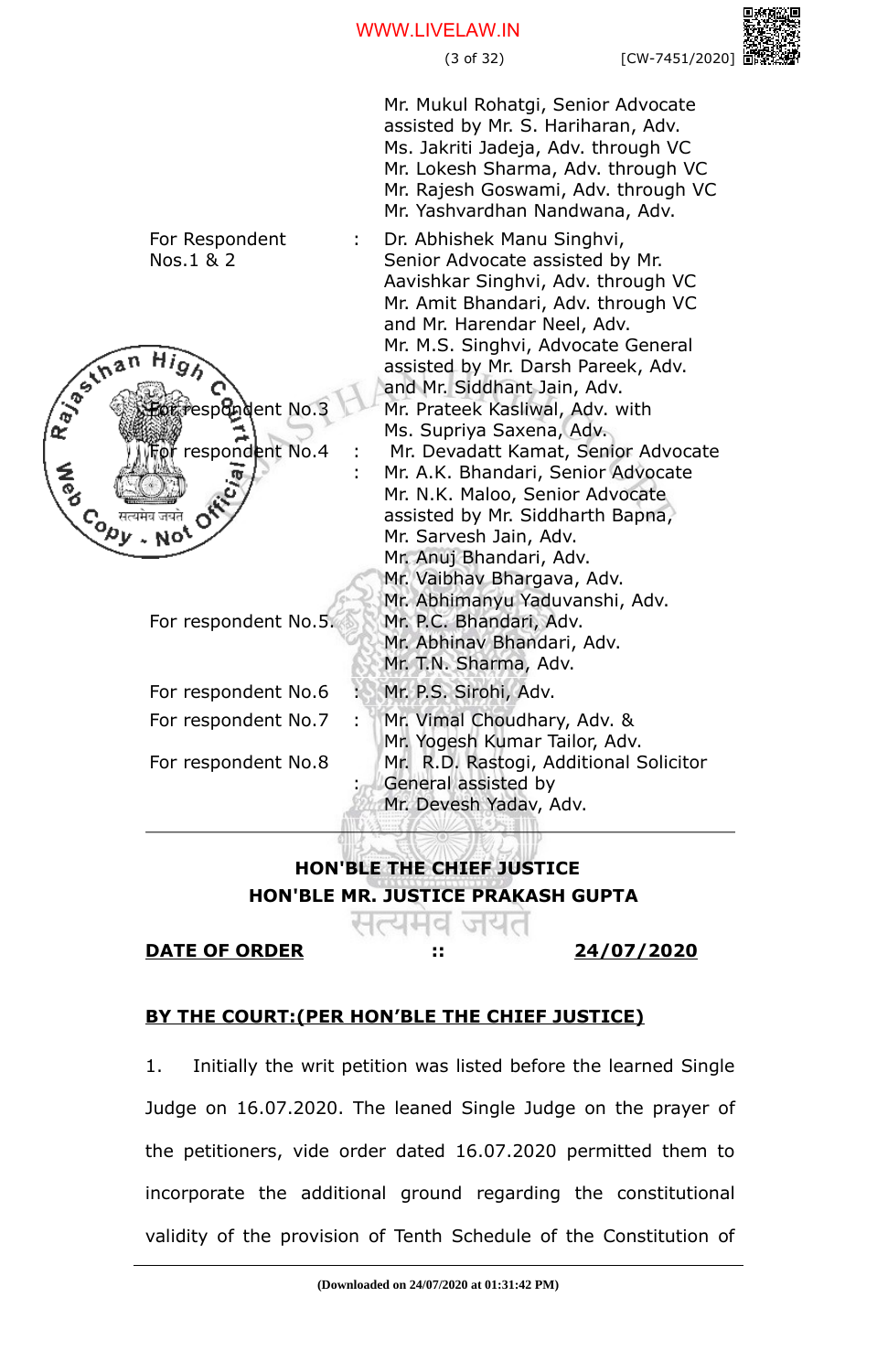India and the matter was accordingly placed before the Division

Bench.

2. In the writ petition the petitioners have prayed for following

reliefs:-

(A) Issue a writ of mandamus or an appropriate writ declaring clause 2(1)(a) to be violative of the basic structure of the Constitution of India and thus void;

R. P. S. In a n (B) Issue a writ of certiorari or direction/order in the Highture of a writ or certiorari to quash and set aside the  $\mathsf{Sh}\mathsf{QW}\setminus\mathsf{Cause}\mathsf{A}$  Cause Notice dated 14.07.2020 issued by the Hon'ble Speaker of the Rajasthan Legislative Assembly.

(C) Issue a writ of mandamus or a Direction/Order in the nature  $\phi$ f a Writ of Mandamus declaring/upholding the status of the Petitioners as Members of the Rajasthan Legistative Assembly - the House on account of them continuing to be members of the Indian National Congress as per the Explanation (a) to Para (2) of the Tenth Schedule of the Constitution of India.

> (D) Issue a Writ of Mandamus or Direction/Order in the nature of a Writ or Mandamus declaring that alleged actions of the Petitioners as Members of the Rajasthan Legislative Assembly do not come within the purview of disqualification envisaged under Para (2) of the Tenth Schedule read with Article 191 of the Constitution of India.

> (E) Issue a Writ, Order or Direction declaring Clause 2(1) (a) of the Tenth Schedule read with Article 191 of the Constitution of India ultra vires.

> (F) Pass any other order deemed fit in the interest of justice and equity."

3. The facts of the instant case in nutshell are that the Assembly d  $\sqrt{2}$ Elections in the State of Rajasthan were held on 07.12.2018 and the Indian National Congress party (in short 'INC') being the single largest party formed the Government under the Chief Ministership of Mr. Ashok Gehlot. The petitioner No.6, namely, Mr. Sachin Pilot was appointed as the Deputy Chief Minister. It is asserted that since the voices of the masses were not being heard by the Chief Minister, the petitioners had certain genuine grievances regarding the manner in which functioning of the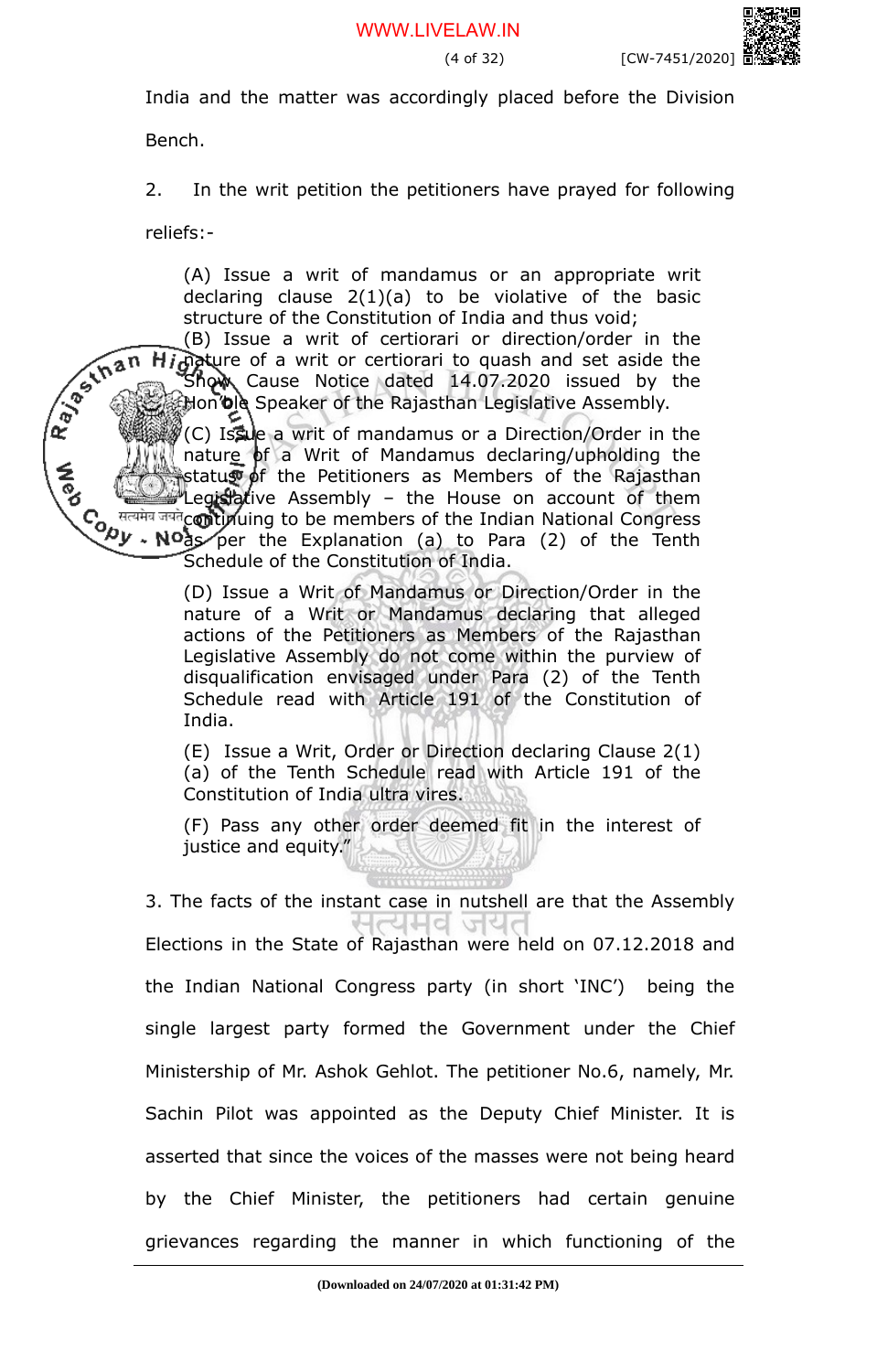Government was being carried out. Being aggrieved thereby, the petitioners expressed their grievances against the Chief Minister. Sensing the brewing discontent, the Chief Whip called for a Legislative party meeting on 13.07.2020, without providing any specific agenda. Subsequently on the same day, following notice came to be issued by the Chief Whip, Congress Legislative Party,<br>  $\frac{1}{2}$   $\frac{1}{2}$   $\frac{1}{2}$   $\frac{1}{2}$   $\frac{1}{2}$   $\frac{1}{2}$   $\frac{1}{2}$   $\frac{1}{2}$   $\frac{1}{2}$   $\frac{1}{2}$   $\frac{1}{2}$   $\frac{1}{2}$   $\frac{1}{2}$   $\frac{1}{2}$   $\frac{1}{2}$   $\frac{1$ 

Rajasthan Assembly:-

JULY 13, 2020

Earlier on  $13<sup>th</sup>$  July, 2020, a meeting was called of all embers of the Congress Legislative Party (of the Rajasthan

Assembly) at 10.30 am at the Chief Minister's residence at Jaipur.<br>Come and Redrettably, it was noticed that some members deliberately Not Regrettably, it was noticed that some members deliberately choose to avoid attending the same despite full knowledge of the event.

However, in view of the exigencies of the emergent political situation prevailing in the State on account of repeated attempts at defections and to discuss and draw out a political strategy to address the same, another meeting of the Congress Legislative Party is being called at 10.0 AM tomorrow i.e. July 14, 2020 at the Fairmont Hotels and Resorts, 2, RIICO, Kukas, Jaipur.

You are requested to attend the meeting of the Congress Legislative Party. Any failure to participate without providing valid and adequate reasons in advance in writing to the undersigned, it will be deemed to be clear and categorical evidence of your intention to disassociate from the Indian National Congress and its ideology and will invite action as per the relevant statute and the Constitution of India.

This notice is being sent on the email addresses provided by the legislators and registered with the Rajasthan Assembly along with copies being served on SMS and Whatsapp as well.

Sd/-

(Mahesh Joshi)"

4. It is further stated in the writ petition that it was also learnt that the Chief Minister has ordered an enquiry by the Special Operations Group (Rajasthan Police) in order to investigate the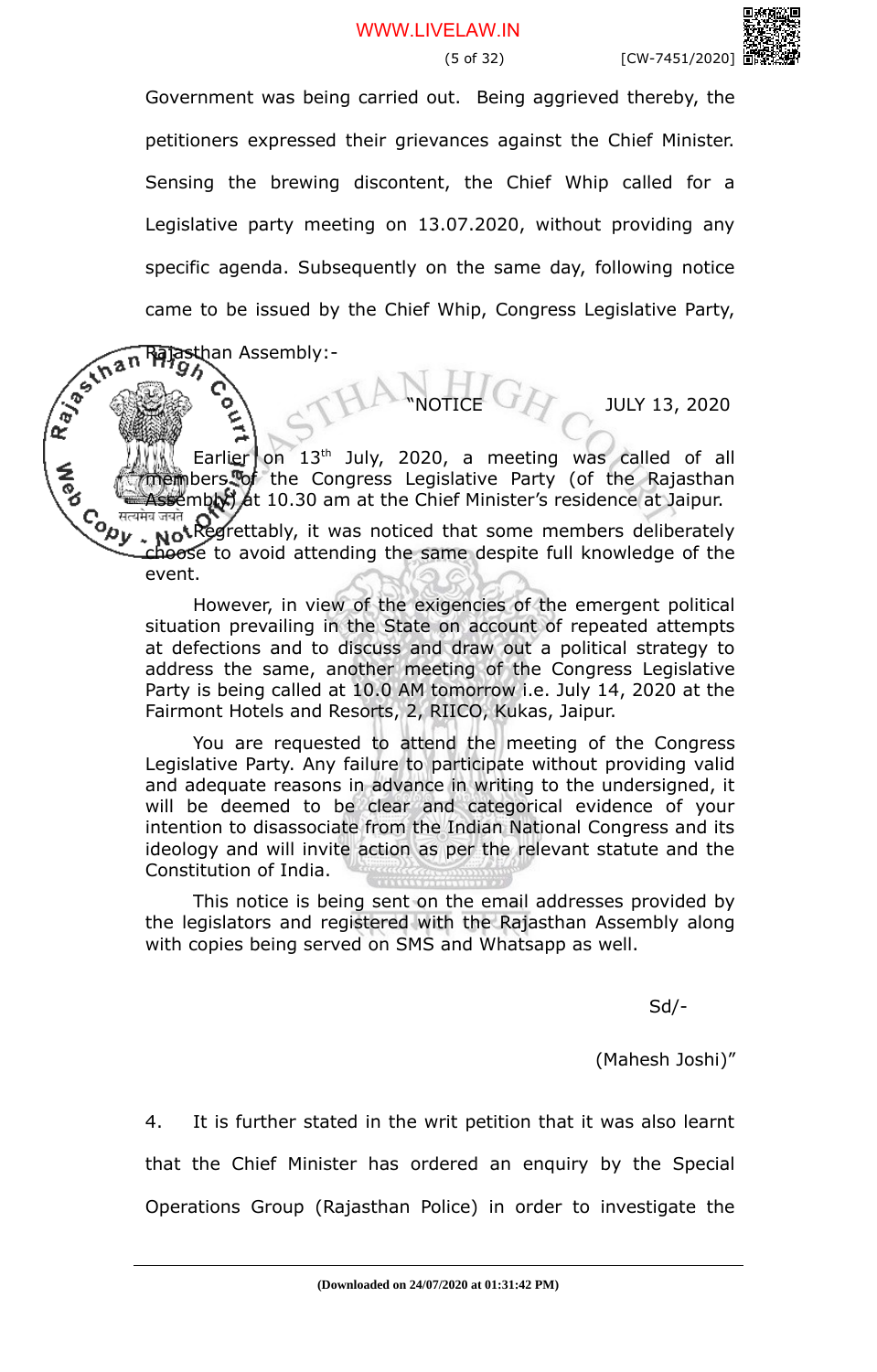### WWW.LIVELAW.IN



petitioners, which is no more than a ploy to threaten the petitioners and the other MLAs from raising their voices against the leadership within the party. Through material available in public domain the petitioners were also given to understand that the MLAs were not allowed to move out of their respective houses and were constantly kept under the vigil of the local police. On the  $\sqrt{2\pi n}$  september were also given to understand that the detailed that the police was also given to understand that the police of  $\frac{1}{2}$  and  $\frac{1$ same day, the petitioners were also given to understand that the petitioner Nos.6, 4 and 19, namely Mr. Sachin Pilot, Mr. Vishvendra Singh and Mr. Ramesh Chand Meena respectively were removed as he Deputy Chief Minister and the State Ministers.

Co <sup>सत्यमेव जयते</sup> OV the shock and surprise of the petitioners, the INC party through their Chief Whip filed a complaint on 14.07.2020 under Paragraph 2(1)(a) of the Tenth Schedule of the Constitution of India. Taking note of the said complaint, the respondent No.1 issued a notice on 14.07.2020, itself, against the petitioners seeking their explanation within two days of the issuance of the notice. In the meantime, the petitioner No.6 Mr. Sachin Pilot has also issued statements stating that he has no intention of leaving the Congress Party and he continues to extend his allegiance to the INC. The said notice dated 14.07.2020 is ex-facie bad in law and liable to be quashed at the threshold on the following grounds:-

(A) The complaint dated 14.07.2020 preferred by Dr. Mahesh Joshi as Chief Whip is based on the assumptions and surmises and the same has no factual ground to support the alleged apprehensions voiced therein.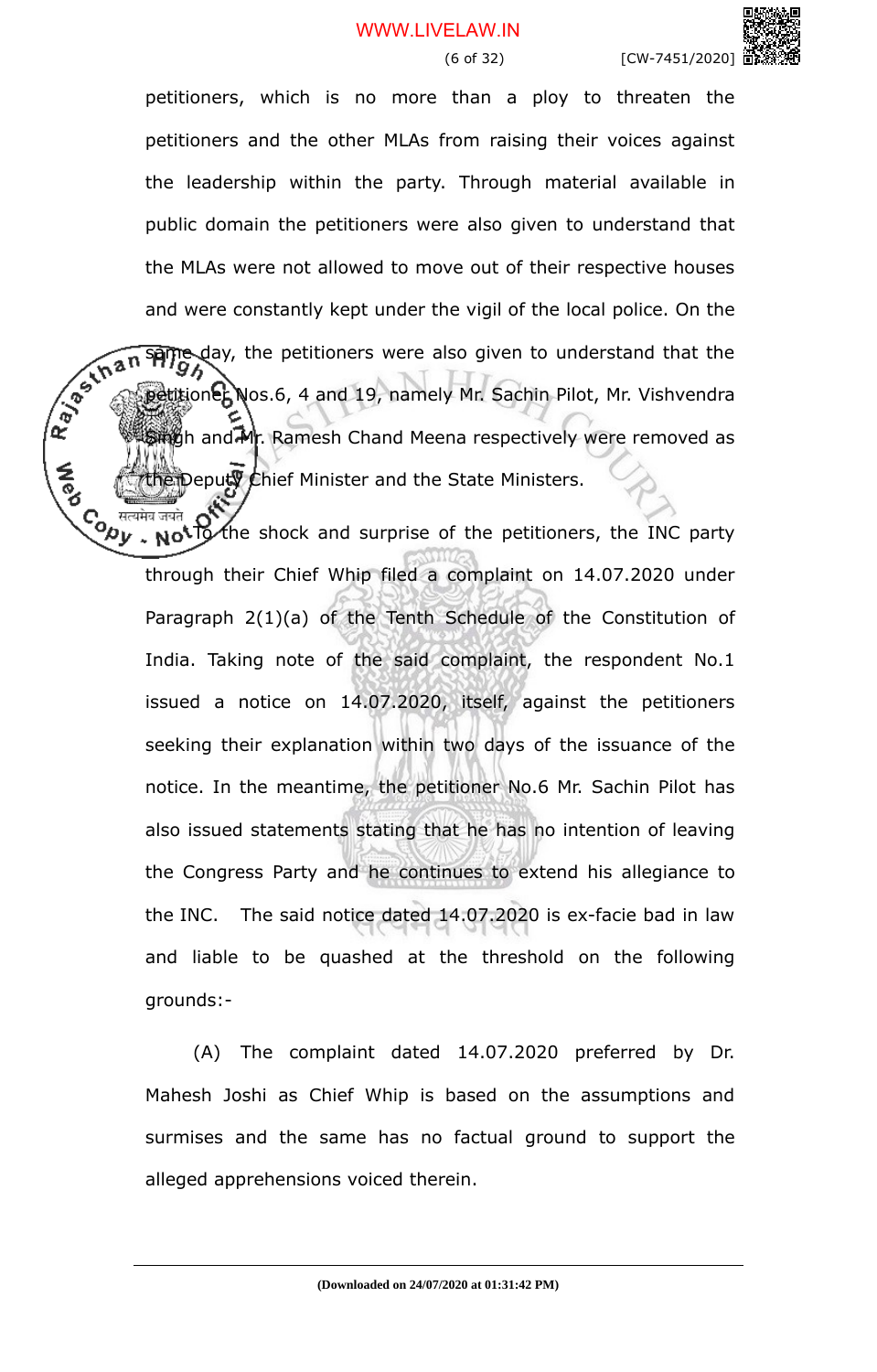(B) None of the petitioners have either by express or implied conduct indicated to the members of their constituencies and/or the public at large of their intention to leave or voluntarily gave up their membership to the INC.

(C) The complaint dated 14.07.2020 is bereft of a single utterance or any action on the part of the petitioners to indicate t**hei<sub>b</sub> int**ention to distance themselves as being members of the INC, let alone, indicative of their intention to deliberately tabilize the elected Government by indulging in activities **A**<br>Po ntly oprejudicial to the continuance of the Government and/or Co सत्यमेव जयते OV<br><Oby .**ाह्य पं**गिल openly against the interest of the INC.

> (D) In a democratic set up, the actions of an elected representative of the people, who merely seeks to voice his disagreement with certain policies/decisions taken by some members of a party, does not amount to acting against the interest of the party, much less tantamount to indulging in activities prejudicial to the continuance of the Government.

> (E) By no stretch of imagination, a healthy discourse of the pros and cons of one's own political party can amount to voluntarily giving up his membership as contemplated by Paragraph 2(a) of the Tenth Schedule of the Constitution.

> (F) By not attending two party meetings convened by the Congress Legislative Party cannot tantamount to fall within the purview of Paragraph 2(a) or 2(b) of the Tenth Schedule of the Constitution, so as to make them liable to disqualification on the ground of defection. Non attending of party meetings and voicing a difference of opinion outside the House are matters between the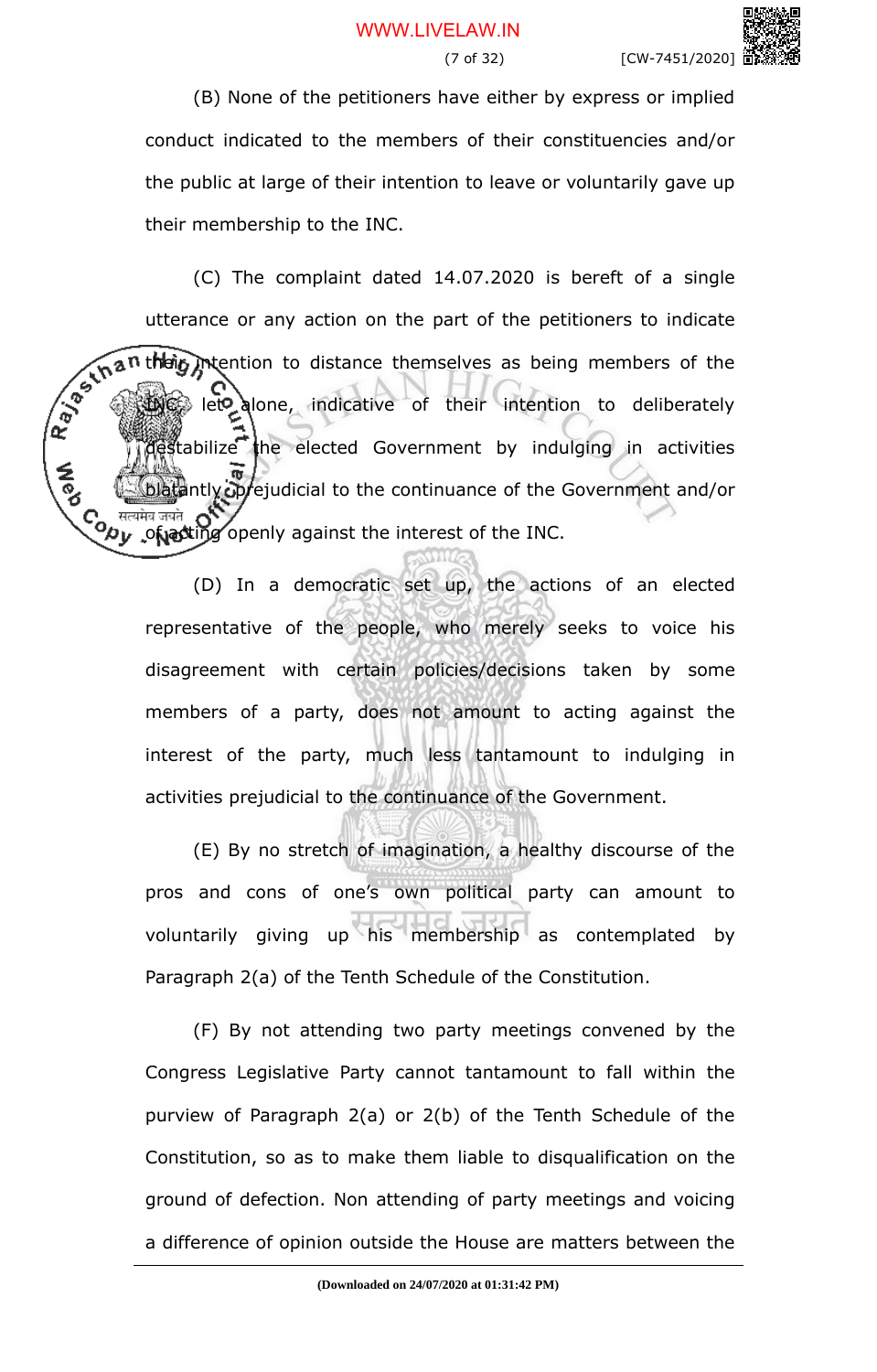members and his party and have nothing to do with the deeming clause in the Tenth Schedule.

(G) The show cause notice dated 14.07.2020 is contrary to the Rajasthan Legislative Assembly Members (Disqualification on the Ground of Defection) Rules, 1989 (in short, 'the Rules of 1989) as the Rule mandates that the Hon'ble Speaker must provide 7 days notice to each member to the show cause notice. Therefore, the show cause notice dated 14.07.2020 calling upon members to file their response on or before 17.07.2020 is io violation of the mandated rules and procedures Co सत्यमेव जयते OVEN by the Rajasthan Legislative Assembly.<br>< Dy .established by the Rajasthan Legislative Assembly.

**A**ed

(H) A similar complaint alleging defection on the part of its members by the Bahujan Samaj Party members was filed way back in the month of September, 2019 and no action has been taken on the same by the Speaker till date. However, in the instant case the Congress Legislative Assembly is seeking to impose sanctions upon the petitioners on sheer presumptions inasmuch as the complaint was filed on 14.07.2020 and show cause notice has also been issued on the even date of 14.07.2020.

(I) If a properly and duly elected member is deprived of his membership of the House without voluntarily resigning from the party merely on the whims and fancies of the leadership of his party, it would have dangerous consequences. Therefore, the reliance placed on **G. Viswanathan Vs. T.N. Legislative Assembly, (1996) 2 SCC 353**, by the INC party is misplaced.

(J) Even if a member is sought to be 'expelled' from his party in accordance with law, he would continue to be a member of the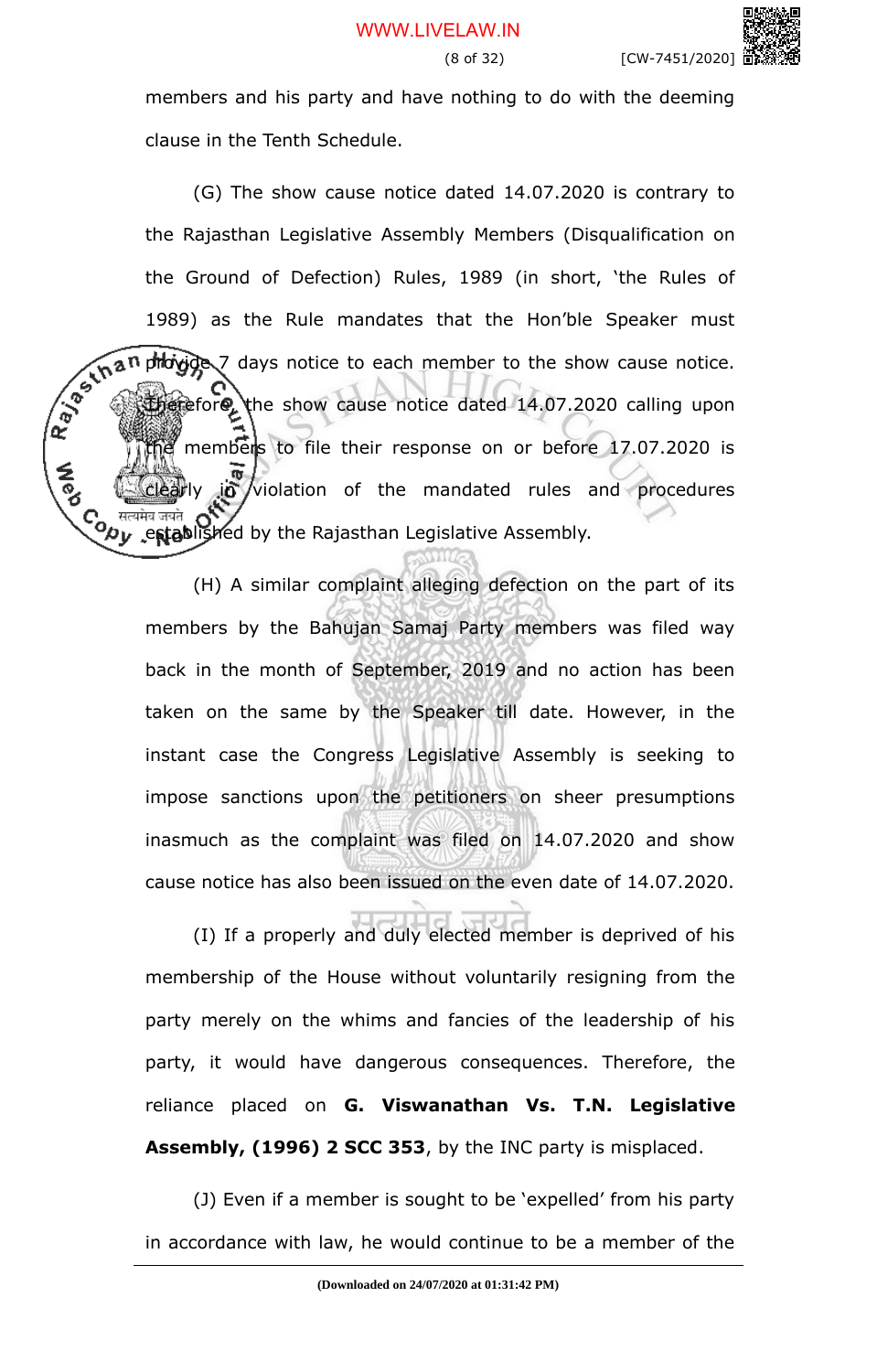said political party for all practical purposes in view of the deeming provision under Explanation (a) of Paragraph 2 of the Tenth Schedule.

(K) The aforesaid situation lends credence from the Parliamentary Debates relating to the Constitution (52<sup>nd</sup> amendment) Bill, 1985, by which the Tenth Schedule was introduced in the Constitution. In the draft bill, besides clauses (a) and (b), clause (c) had also been included to Paragraph 2 of the Inth Schedule, which read as under:-**A**<br>Po

"(c) If he has been expelled from any political Contra de de la mais de la mais de la mais de la mais de la mais de la mais de la mais de la mais de la mais de la mais de la mais de la mais de la mais de la mais de la mais de la mais de la mais de la mais de la mais de ng party in accordance with the procedure established by the Constitution, Rules or regulations of such political party."

> This sub-clause (c) was subsequently omitted from the final bill after debate in Parliament in which dangerous effect of the inclusion of such a sub-clause were pointed out by many members. As a matter of fact, this clause (c) was specifically deleted whilst passing the Act. In such circumstances, the intention of the Parliament is amply clear that no disqualification would attach to a member who had been expelled by his or her political party. Since the member is expelled from the political party, none of his or her act can post expulsion constitute an act of voluntarily giving up of membership of such political party. It is trite that when a provision was contained in a Bill/Ordinance, which preceded a legislative enactment, and such a provision is omitted from the statute, the omission must be presumed to be conscious and deliberate and given due weight. In this regard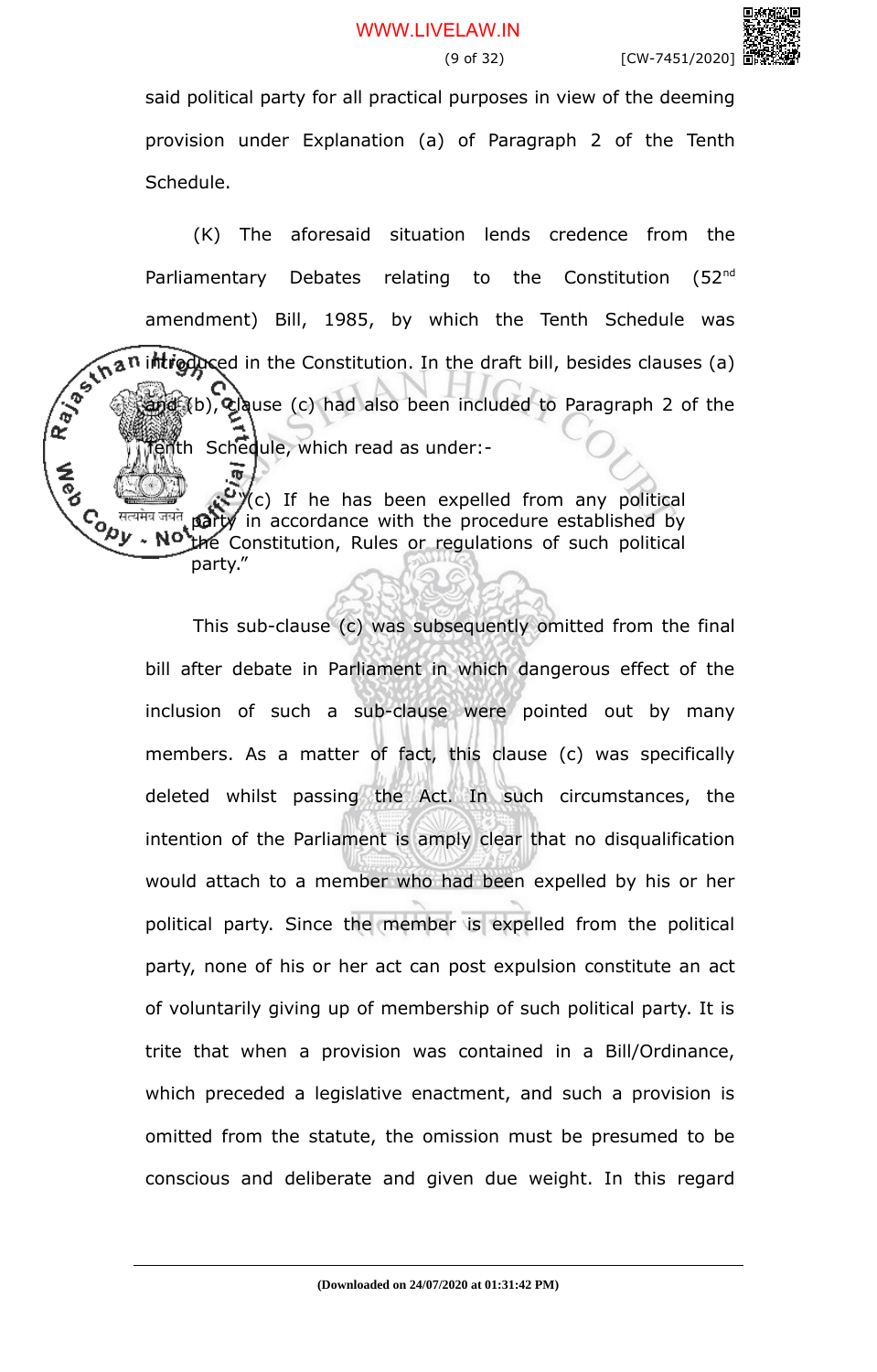(10 of 32) [CW-7451/2020]

reliance is placed on **Dr. Rashal Yadav Vs. State of Bihar & Ors. , (1994) 5 SCC 267.** 

The then Law Minister Shri A.K. Sen had also observed that having regard to the consensus arrived at with respect to the controversy that was raised with regard to Paragraph 2(1)(c) which sought to disqualify persons who were expelled by their party for conduct outside the House, it has been decided to bring an amendment deleting the said provision. Speeches made by fer eminent Parliamentarians also make the position clear. Shri ad **Dighe** had stated that the clause had to be deleted C<sub>o dreatiq and O</sub>V<br>
Upy because if a member is to be expelled from a political party in accordance with the procedure for anything done outside the house, it would have created several practical problems and it would have given a handle specially to the bosses of smaller party. Professor Madhu Dandavate had stated that the Bill must not be a handle in the hands of the party caucus expelling party members arbitrarily for their honest dissent. There are enough instances in this political life of our country where merely for the expression of political dissent from a leader, people have been expelled.

(L) If it was not intention of the legislature to not include expelled members of a political party within the category of persons who could be clubbed with the category of persons who voluntarily resigned from membership of their parties, the same cannot be imported in the Tenth Schedule by virtue of the judicial pronouncement in **G.Viswanathan's case (supra).** The Hon'ble Supreme Court in **Amar Singh Vs. Union of India, (2011) 1 SCC 210,** has also observed that the decision of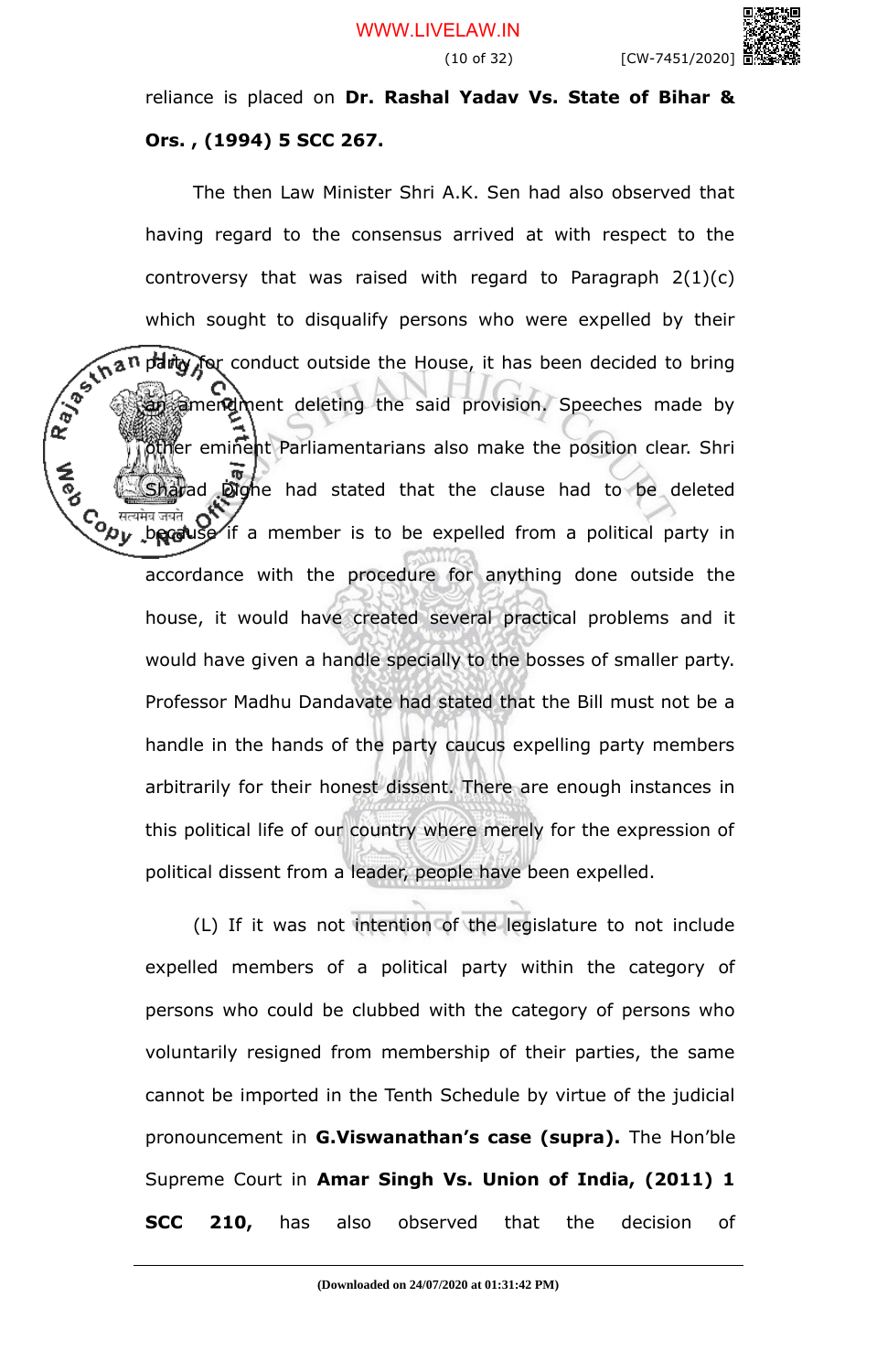

### **G.Viswanathan's case (supra)** requires another look and thus

the following questions were referred to the Larger Bench:-

"(1) What is the status in either House of Parliament or State Legislatures of a member who is expelled from the party which set him/her up as a candidate for election?

(2) Will the provisions of X Schedule of the Constitution apply to such Member?

(3) Was the view taken in G.Vishwanathan case  $H$ iwith regard to the status of the members in either House of the Parliament who had not voluntarily resigned from their party but had been expelled therefrom in harmony with the provisions of the X Schedule of the Constitution?

R. Januar  $(4)$  In view of the fact that members of the two houses of Parliament, who are expelled from the membership of parties which had set them up as candidates in the election, are not referred to in the Tenth Schedule to the Constitution, was the decision in G.

Vishwanathan case that they must be deemed to continue to belong to such party in view of Explanation (a) to paragraph 2(1) of the Tenth Schedule, a correct interpretation of the said provisions, having regard to the parliamentary debates on the Bill which became the Tenth Schedule.

(5) Can Explanation (a) to paragraph 2(1) of the Tenth Schedule to the Constitution be extended to include members of the two houses of parliament who are expelled from their parties?

(6) When a member of either House of Parliament is expelled by the party which had set him up as a candidate for election and he either joins another political party or forms his own party, can it be said that he had voluntarily given up his membership of the party in view of the legal fiction created by Explanation (a) to paragraph 2(1) of the Tenth Schedule.

(7) What is the status of an "unattached" member in either House of Parliament or in the State Legislatures?"

(M) The report of the committee on electoral reforms popularly known as the Dinesh Goswami Report, 1990 had recommended that the anti-defection law in the Tenth Schedule should be changed with respect to the following aspects:-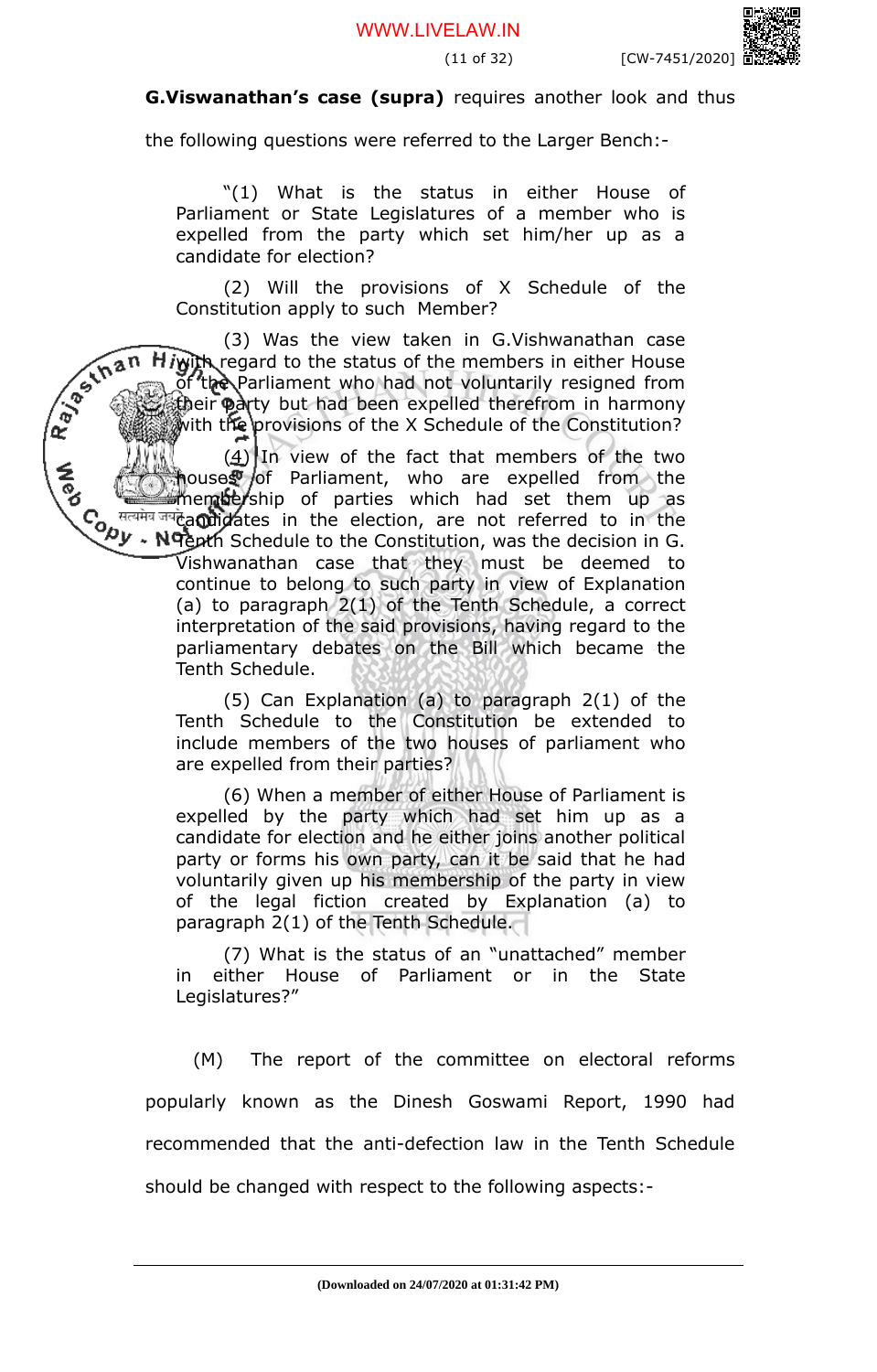#### WWW.LIVELAW.IN

"(i) Disqualification provisions should be made specifically limited to cases of (a) voluntarily giving up of membership of a political party by an elected member and (b) voting or abstention from voting by a member contrary to his party direction or whip only in respect of a motion of vote of confidence or a motion amounting to no-confidence or money bill or motion of vote of thanks to the President's address."

(N) The impugned notice is based on *malafide* intentions and considerations of the respondent No.3. The petitioners apprehend<br>
consideration of the respondent No.3. The petitioners apprehend<br>
consideration of the Speaker would direct the<br>
consideration of the Speaker would direct th and have reason to believe that the Speaker would disqualify them under the undue pressure of the Chief Minister on 17.07.2020 **A**<br>Po ithout following the procedure of law and without giving them  $C_{\Omega_{\mu}}$ <sup>Hean</sup>gmy<sup>n</sup>reasonable opportunity of hearing and refuting the allegations levelled against the petitioners in the show cause notice. It is the intention of the respondent No.3 to disqualify the petitioners from the membership of the House as early as possible and to give undue benefits to the Chief Minister.

> (O) The impugned notice is without jurisdiction within the ambit of Tenth Schedule and Article 191 of the Constitution.

> (P) Freedom of speech and expression is not only an integral part of Part-III (Article 14, 19 and 21) of the Constitution of India but is a part of the basic structure of the Constitution also. The expression "voluntarily giving up of membership of a political party" cannot be so widely construed so as to jeopardize the fundamental right of freedom and expression. Therefore, the allegations levelled in the complaint are imaginary, false and baseless. Mere expression of dissatisfaction or even disillusionment against the party leadership cannot be treated to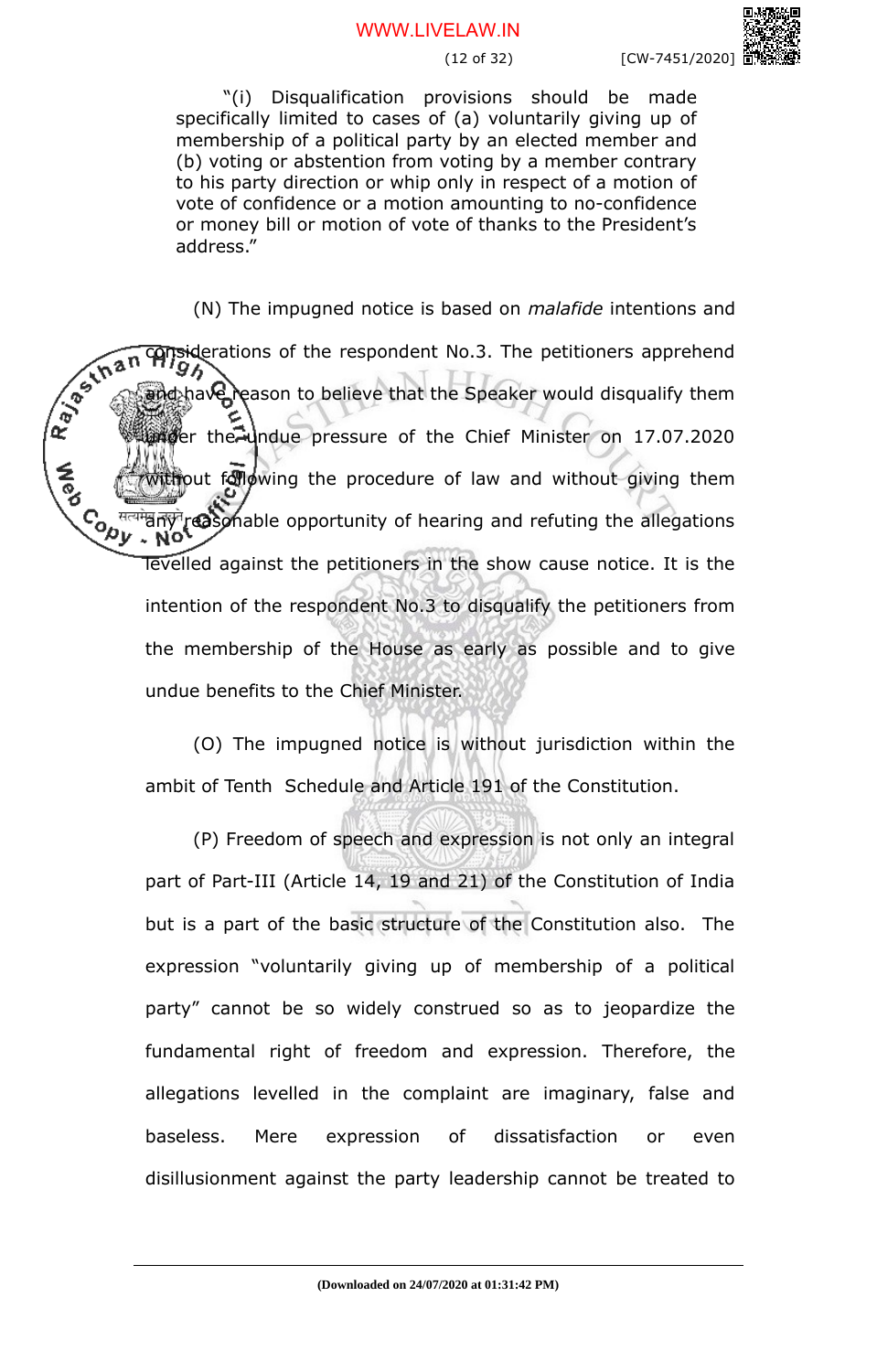(13 of 32) [CW-7451/2020] be a conduct falling within Paragraph 2(1)(a) of the Tenth

(Q) Even if expression of views and opinions, however strongly worded, are treated to be a part of Paragraph 2(1)(a), the said provision would not stand the scrutiny and will have to be declared ultra vires of the basic structure of the Constitution of

Schedule.

clar<br>Ran INdig<sub>11</sub> the very foundational facts based upon which the eaker has issued notice under Tenth Schedule are the facts **A**<br>Po  $\mu$ , if not constitutionally construed in the aforesaid context, Convert would render the provision itself unconstitutional.

> 5. Respondent No.4 submitted his preliminary reply to the writ petition.

> 6. The parties entered appearance through Counsels noted hereinabove and argued the matter physically as well as through Video Conferencing for admission.

> 7. Mr. Harish Salve, learned Senior Counsel appearing for the petitioners has submitted that Tenth Schedule of the Constitution of India makes provisions as to disqualification of the Members of the House of Parliament or Legislative Assembly on ground of defection. Paragraph 2 of this Schedule is in two parts, namely, Paragraph  $2(1)(a)$  and Paragraph  $2(1)(b)$  and in the instant case Paragraph  $2(1)(a)$  is attracted. Paragraph  $2(1)(a)$  envisages that a member of a House belonging to any political party shall be disqualified for being a member of the House if he has 'voluntarily' given up his membership of such political party. In the instant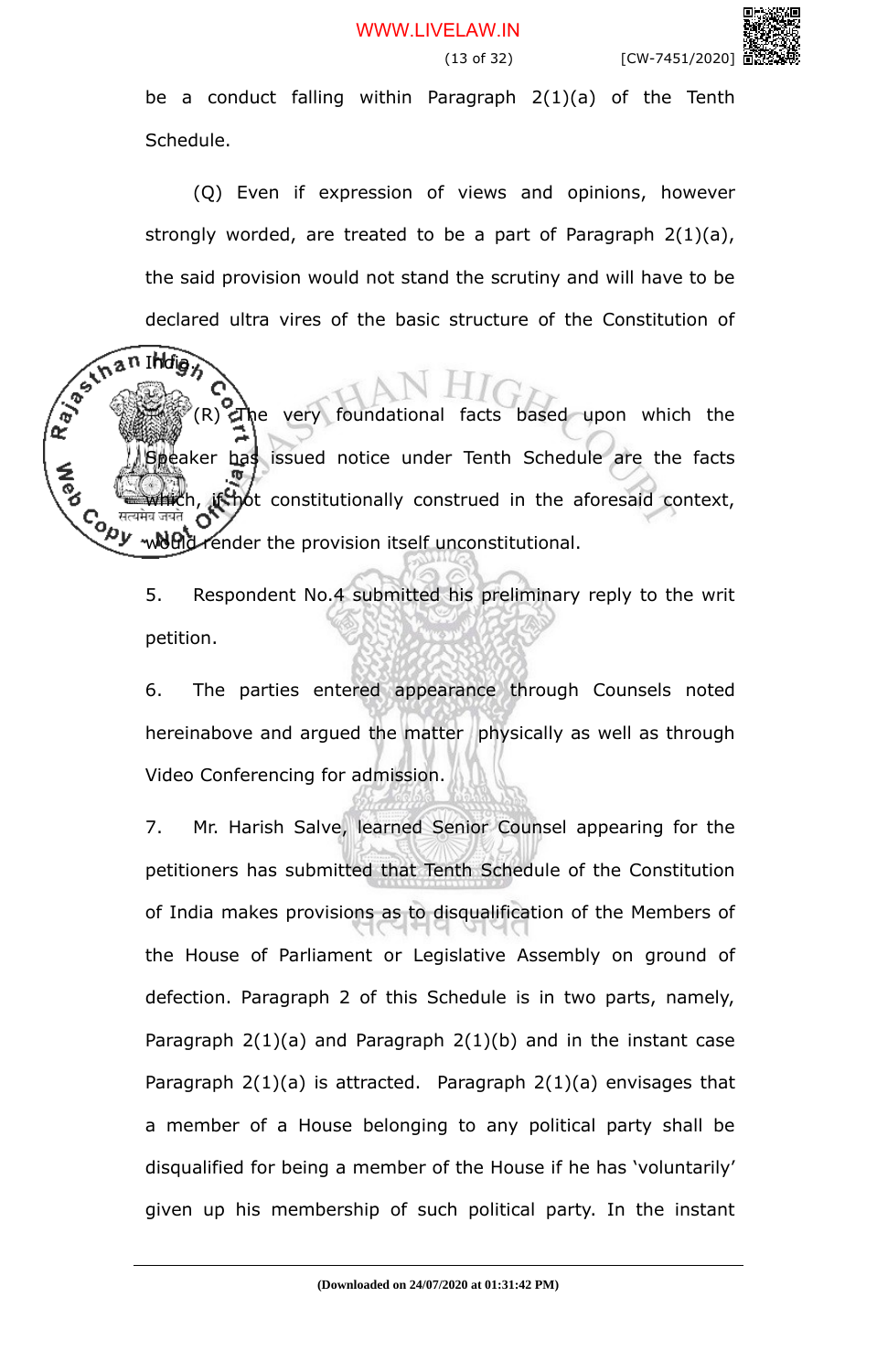case, the petitioners have not voluntarily given up their membership. They have a right to dissent against local leadership and agitate the grievances of the people of their constituencies and this right flows from the provisions of Article 19(1)(a) of the Constitution of India.

8. He further submitted that the petitioners have not joined any Rays in an other political party. He referred to the notice dated 13.07.2020 ied to the petitioners, which evinces that the petitioners were called inside the House. They were called to attend the ng at/Hotel Fairmont, Kukas, Jaipur. Notice has been given C<sub>o सत्यमेव जयते</sub><br>V<sub>OU</sub> with *malafide* intention to disassociate the petitioners from the INC without providing adequate and valid reasons in advance. Mr. Salve thereafter referred to para 4 and 5 of the impugned notice dated 14.07.2020, wherein it has been stated that even in the absence of formal resignation from membership, an inference can be drawn from the conduct of a member that he has voluntarily given up his membership of the political party to which he belongs.

> 9. Learned Senior Counsel has submitted that in the complaint dated 13.07.2020 reliance has been placed on the case of **Rajendra Singh Rana Vs. Swami Prasad Maurya & Ors., (2007) 4 SCC 270,** where a request was made to the Governor to invite the leader of the opposition party to form a Government as against the advise of the Chief Minister belonging to their original party to dissolve the assembly and from this conduct an irresistible inference was drawn that 13 members had clearly given up their membership of BSP. Learned Senior Counsel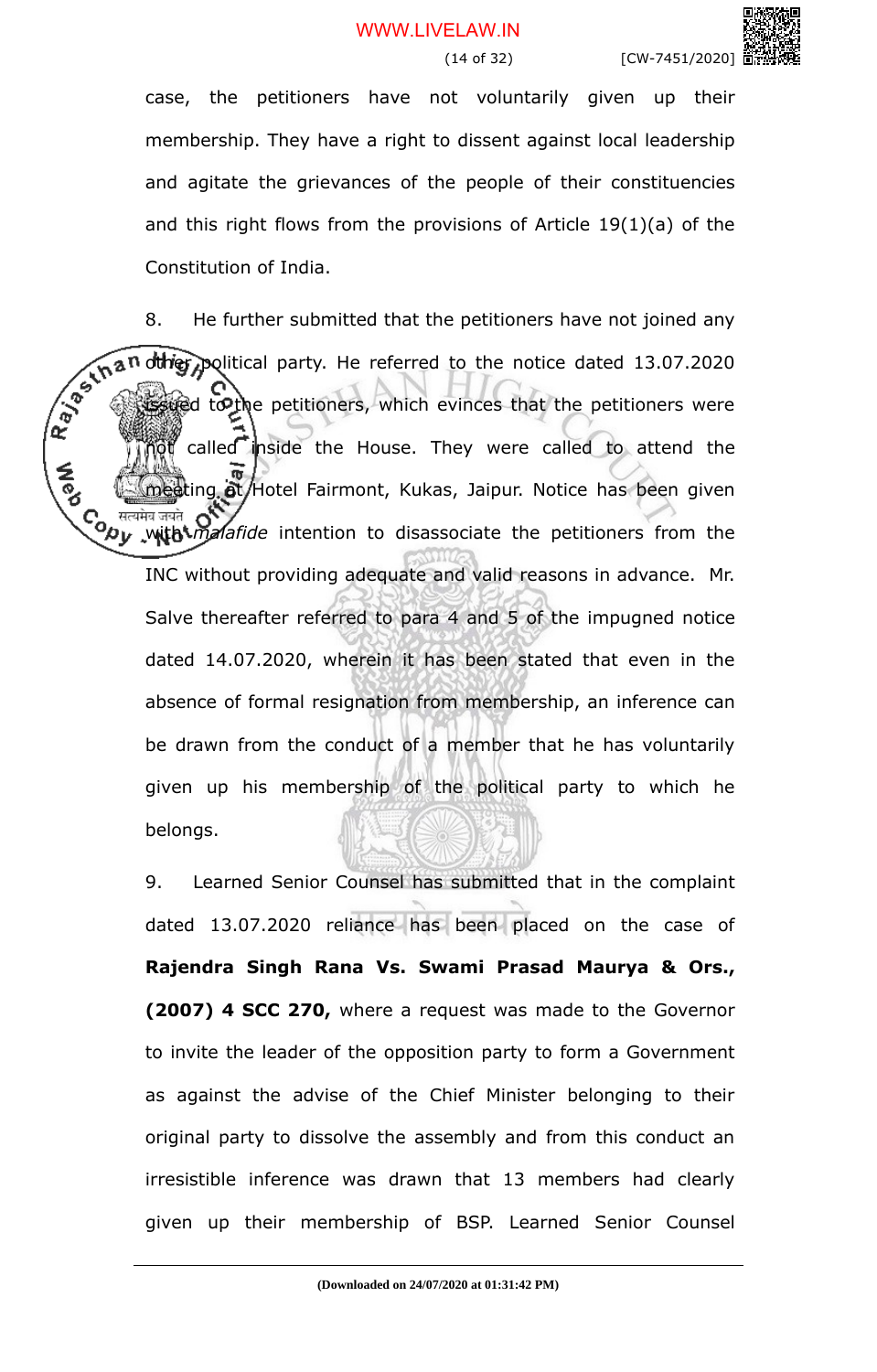submits that in the present case the petitioners have not conducted themselves in any hostile or prejudicial manner to the interest of the INC and its Government in Rajasthan.

10. Learned Senior Counsel further contended that if one asks for change of leadership within his political party, it cannot be considered as voluntarily giving up his membership of a political party. If one protests against the working of the Chief Minister in public or private, it is his right of free speech and right of his conscience.

Mr. Salve further argued that if the Government is falling and Contract one is going to support the invitation of another Government, that becomes the "floor crossing" because in that event it is replacing one Government by another. Thus, the notice given by the respondent No.1 in the present case is premature and unconstitutional.

**A**<br>Po

12. Learned Senior Counsel also submitted that the facts of the present case would clearly reveal that the Speaker is not working like an independent Tribunal. On the contrary, he has issued notice dated 14.07.2020 only on the basis of complaint of the Chief Whip. He further submitted that the legislature clearly envisaged the need to provide for "floor-crossing" on the basis of honest dissent. In the present case, as many as 19 elected representatives have conducted themselves with a particular course of action and this fact by itself lends credence and reassurance to a presumption of their bonafides. Therefore, in the instant case the parameters of "floor crossing" are not fulfilled.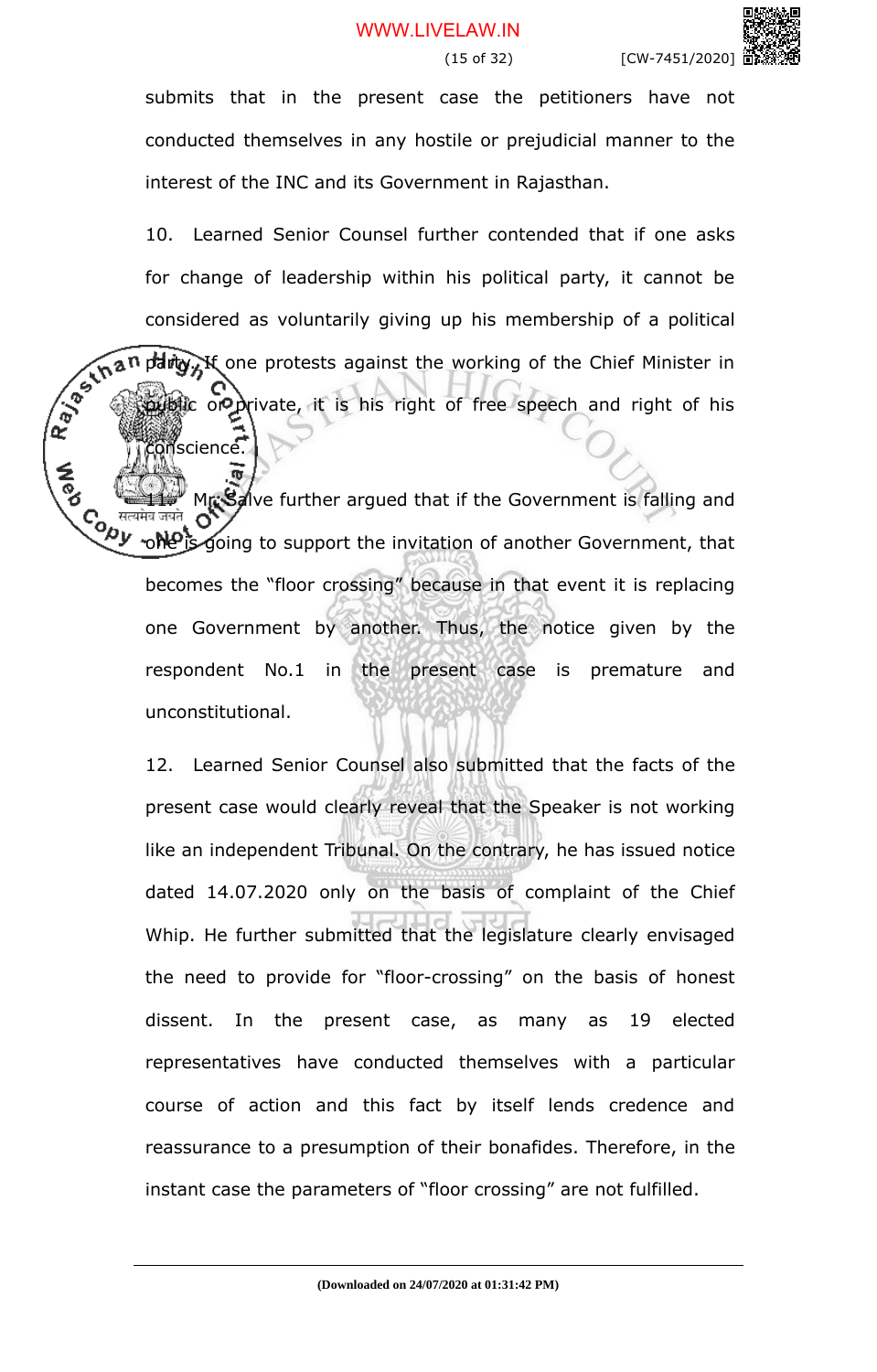13. Mr. Salve has placed reliance on the judgment of the Hon'ble Supreme Court in **I.R. Coelho (Dead) by Lrs. Vs. State of T.N., (2007) 2 SCC 1,** and submitted that right of freedom of speech outside the House is taken away in the instant case, whereas the right of dissent cannot be taken away by issuing the impugned notice. He has also relied upon the judgment in **Ragina (Miller)**

Rayoum **Vs. Prime Minister (Lord Advocate and others intervening), (2019) UKSC 41.**

Mr. Salve further submitted that if a properly and duly ed member is deprived of his membership of the House Co सत्यमेव जयते of voluntarily resigning from the party, merely on the whims and fancies of the leadership of his party, it would have dangerous consequences. Therefore, the reliance placed on **G. Viswanathan (supra)**, by the INC is misplaced. In this regard, learned Senior Counsel has also fortified his submissions by placing reliance on the judgment of Hon'ble Supreme Court in **Amar Singh (supra),** where it was held that decision in **G. Viswanathan's case (supra)** merits another look and the matter was referred to a Larger Bench on the questions referred to above.

15. Mr. Salve has vehemently submitted that the law and the pronouncements of law are evolutionary process. While **Kihoto Hollohan Vs. Zachillhu & Ors.,1992 SCC Supp. (2) 651,** was decided in light of the situation that stood at the relevant time in the year 1992, the basic structure doctrine as understood then has been considered without considering the provisions of Article 19 as a part of the basic structure of the Constitution of India.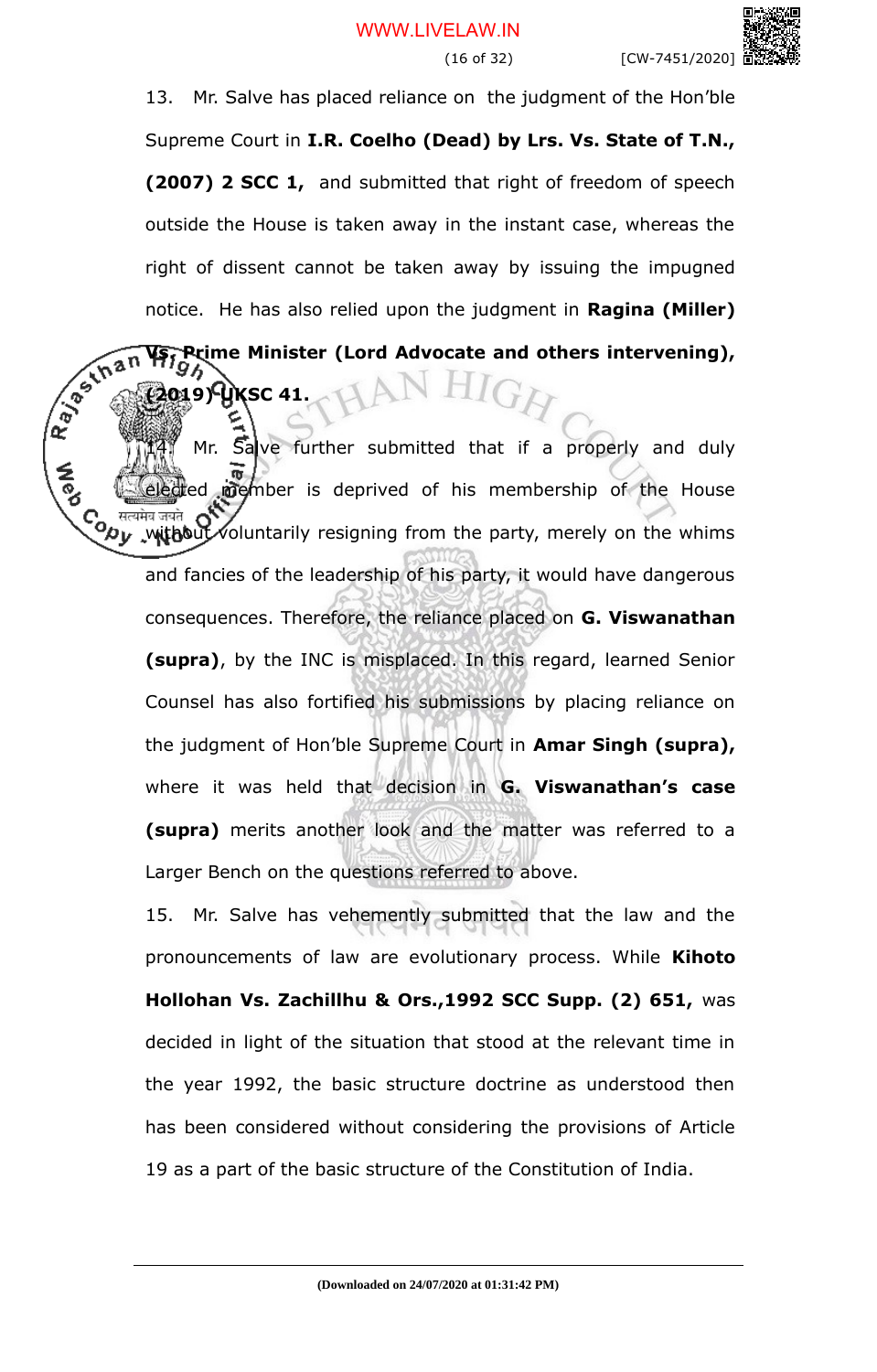

16. He further submitted that after the Constitutional Bench judgment rendered by the Hon'ble Supreme Court in **I.R. Coelho (supra)**, it can no longer be argued that Article 19 does not form part of the basic structure of the Constitution. Consequently, he submits that Paragraph 2(1)(a) of the Tenth Schedule has to be tested against the basic structure doctrine, as presently existing in<br>  $\frac{1}{2}$   $\frac{1}{2}$   $\frac{1}{2}$   $\frac{1}{2}$   $\frac{1}{2}$   $\frac{1}{2}$   $\frac{1}{2}$   $\frac{1}{2}$   $\frac{1}{2}$   $\frac{1}{2}$   $\frac{1}{2}$   $\frac{1}{2}$   $\frac{1}{2}$   $\frac{1}{2}$   $\frac{1}{2}$  In other words, Mr. Salve submits that the circumstances as ade in the complaint made by the Chief Whip to the Speaker ssentially rely upon the absence of the petitioners from the two egislative party meetings convened by the Chief Whip. He Contend and first that if the meeting is convened by the Chief Whip, it cannot be held to be a whip, as understood in Parliamentary practice since admittedly the Assembly is not in session, nor any Assembly Session has been convened as of date. Apart from that, he submits that mere absence of a member of the Legislative Assembly from the meeting of the legislative party ought not to be treated as an act of voluntarily giving up the membership of the political party.

**A**<br>Po

17. It is further submitted by Mr. Salve that in **Kihoto Hollohan (supra)** itself, the Constitutional Bench of the Hon'ble Supreme Court upheld the right of 'dissent' so far as discussion in the select committee are concerned. In this regard, the learned counsel has relied upon the following observations of the Hon'ble Supreme Court in **Kihoto Hollohon's case(supra):-**

**"**Paragraph 2 (1) (b) deals with a slightly different situation i.e. a variant where dissent becomes defection. If a Member while remaining a Member of the political party which had set him up as a candidate at the election, votes or abstains from voting contrary to "any direction" issued by the political party to which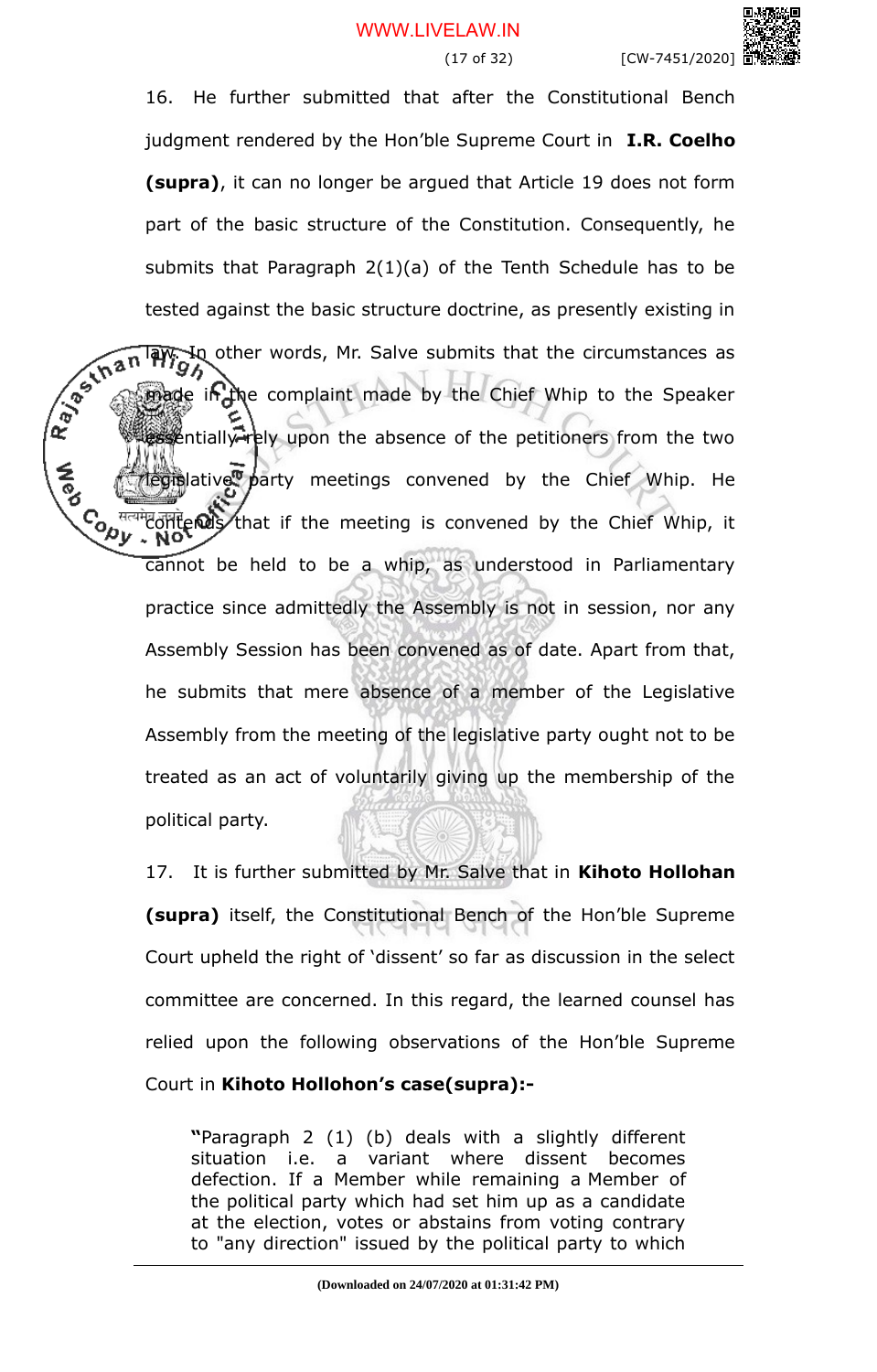#### WWW.LIVELAW.IN

he belongs or by any person or authority authorised by it in this behalf he incurs the disqualification. In other words, it deals with a Member who expresses his dissent from the stand of the political party to which he belongs by voting or abstaining from voting in the House contrary to the direction issued by the political party."

18. He further argued that in **Kihoto Hollohan (supra),** the Hon'ble Supreme Court reiterated the power of judicial review<br>
which the Constitution and culled out<br>  $x^2 + 3x + 2$ <br>
which the Constitution and culled out<br>  $x^2 + 3x + 2$ <br>
which the Constitution and culled out<br>  $x^2 + 3x + 2$ <br> High Article 32, 226 and 227 of the Constitution and culled out comin eventualities and/or grounds on which challenge to the der of the Speaker can be entertained.

Salve contends that the assumption of authority by the Contra Not Speaker, in the facts and circumstances of the case, proceeds on a footing that refusal by the petitioners and/or absence of the petitioners from the legislative party meeting can amount to an irresistible inference that the petitioners have by their conduct indicated their desire to voluntarily give up their membership from the Indian National Congress party.

20. Mr. Salve submits that at the very best, on the reading of the complaint itself, it would clearly indicate that the complainant has tried to assert that from the absence of the petitioners from the  $\sqrt{2}$ legislative party meeting, such an inference ought to be drawn and based on such assertion the Speaker has proceeded to issue notice to the petitioners. Consequently, it is submitted by Mr. Salve that the absence of the petitioners from the legislative party meeting, at the very best, would indicate 'dissent' and not 'defection'. He further asserts that Tenth Schedule was brought into the Constitution and is termed as Anti-Defection Law. He vehemently submits that for 'defection' to take place, there has to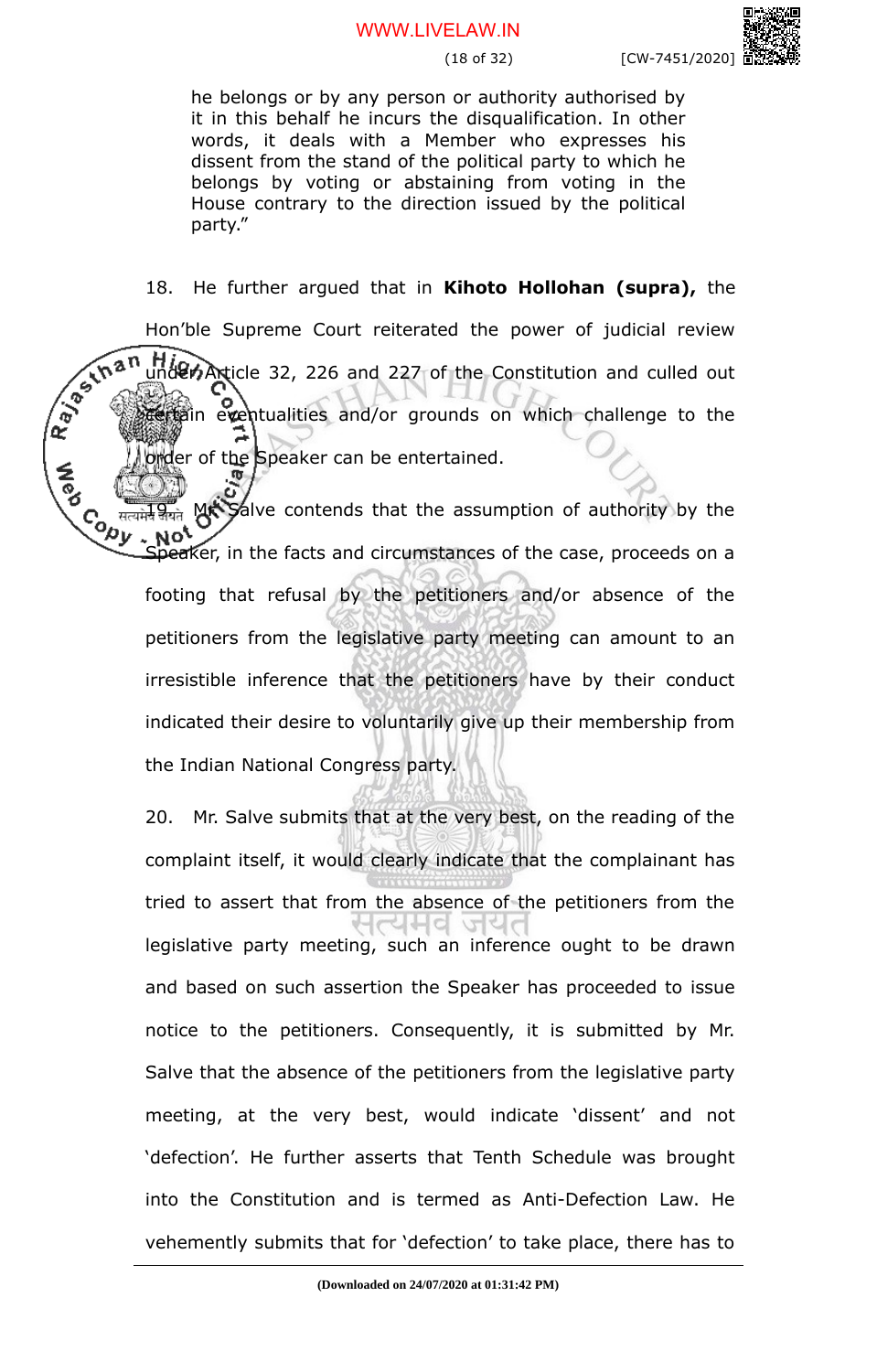be evidence of conduct, *prima-facie*, indicating 'crossing of floor' and consequently, he submits that until and unless the conduct of nature which is akin to 'crossing of floor' (defection) takes place, no complaint can be lodged far less entertained by the Speaker.

21. Learned Senior Counsel Mr. Salve further submits that disagreement with the party leader and/or disagreement with the **Chief Minister and/or a demand for removing the Chief Minister by** itself or cumulatively cannot be deemed to be even *prima-facie*

'defection'.

Mr. Salve further submitted that denying a member of the  $\mathcal{L}_{\mathcal{A}}$  and  $\mathcal{L}_{\mathcal{A}}$  and  $\mathcal{L}_{\mathcal{A}}$  aright of 'dissent', would itself tantamount to throttling the Parliamentary Democracy. 'Dissent' by itself cannot be treated to be 'defection' until and unless the act akin to 'floor crossing' occurs. He asserts that in the present case, no allegation is available on the record, far less substantiated by highlighting any form of 'defection' and at the very highest or very best are instances of 'dissent'.

23. Mr. Salve therefore, submits that this Court needs to examine in its jurisdiction under Article 226 of the Constitution the width and the scope of Paragraph 2(1)(a) of the Tenth Schedule on the touchstone of the basic structure doctrine, as evolved and as laid down by the Hon'ble Supreme Court from time to time.

24. Mr. Mukul Rohatgi, learned Senior Counsel appearing for the petitioners while relying upon the judgment in **Supreme Court Advocates-on-Record Association & Anr. Vs. Union of India, (2016) 5 SCC 1,** has submitted that if free dissent is construed to give up membership of the political party, it would tantamount to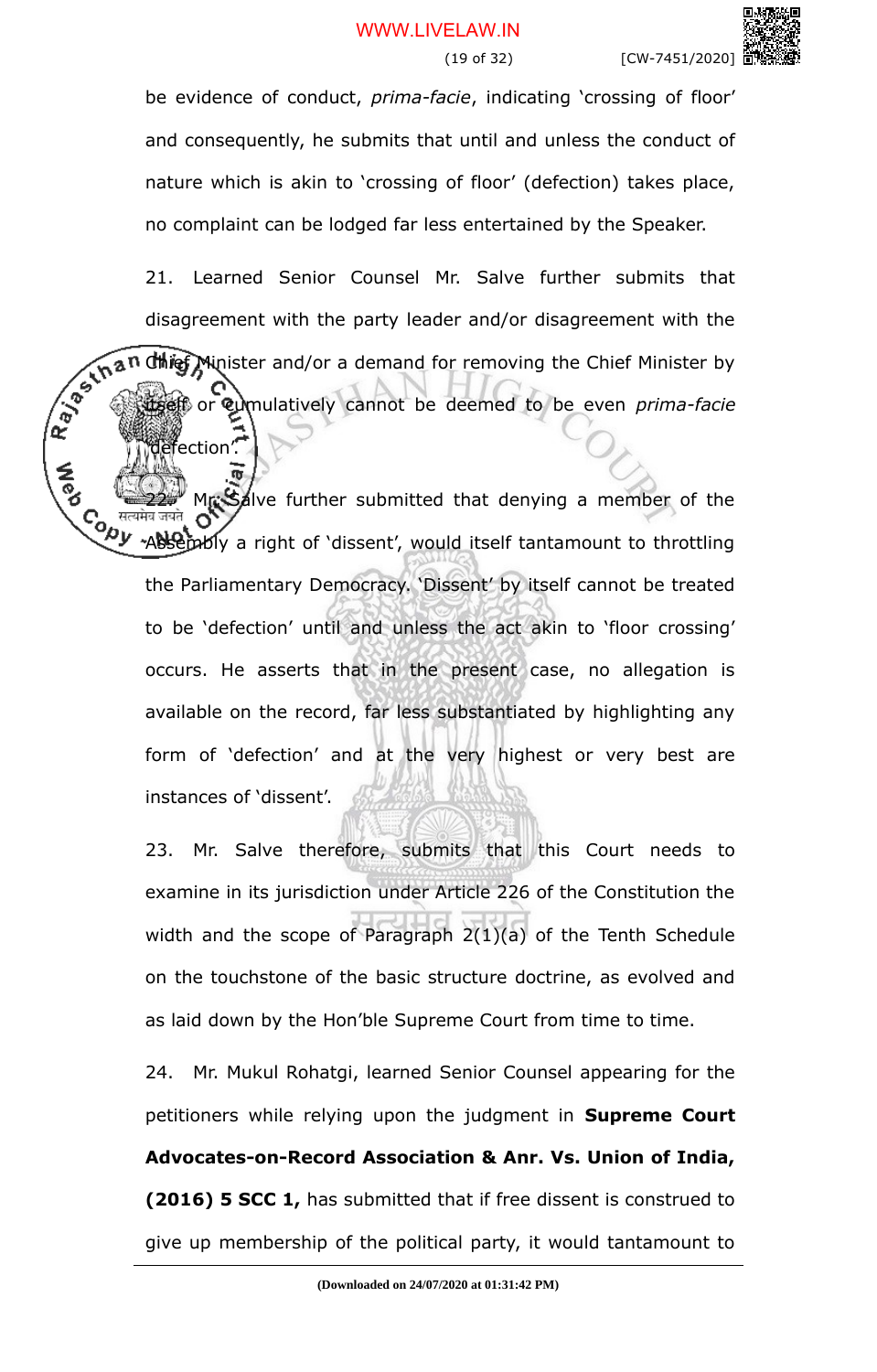invasion over the right of free speech and expression enshrined in Article 19(1)(a) of the Constitution. He further submitted that the Speaker has no jurisdiction to issue any notice under Paragraph 2(a) of the Tenth Schedule. The impugned notice is non-speaking, *malafide* and it also does not speak about the situation to recoup the Chief Minister. He further submits that the manner in which Ray of that motice is issued and the notice itself is suspicious. Relying  $\Omega$ the judgment in Kihoto Hollohan's case (supra), learned Segior Counsel vehemently argued that under the Indian **Constitutional dispensation, the power to decide a disputed CONTROL** disqualification of an elected member of the House is not treated as a matter of privilege and the power to resolve such electoral dispute is clearly judicial and not legislative in nature.

**A**ed

25. Mr. Rohatgi further submitted that challenge to the impugned notice is mainly on the count that notice is dated 14.07.2020 and the complaint of the Chief Whip is also of dated 14.07.2020 and in this way, the notice has been issued within a space of few hours only. That apart, in the present time when COVID-19 is spreading, only three days time has been given to the petitioners to submit their reply, which is contrary to Rule 7 of the Rules of 1989, which provides for seven days time to the member to submit reply to the Speaker. Even otherwise, there are as many as 19 petitioners/members and everyone has to consult his lawyer and, therefore, it is not possible for any petitioner to give proper reply to the notice within a short period of three days. No other conclusion is possible that notice is *malafide.*

26. Learned Senior Counsel has submitted that *malafide* of the Speaker is established from the fact that one Mr. Madan Dilawar,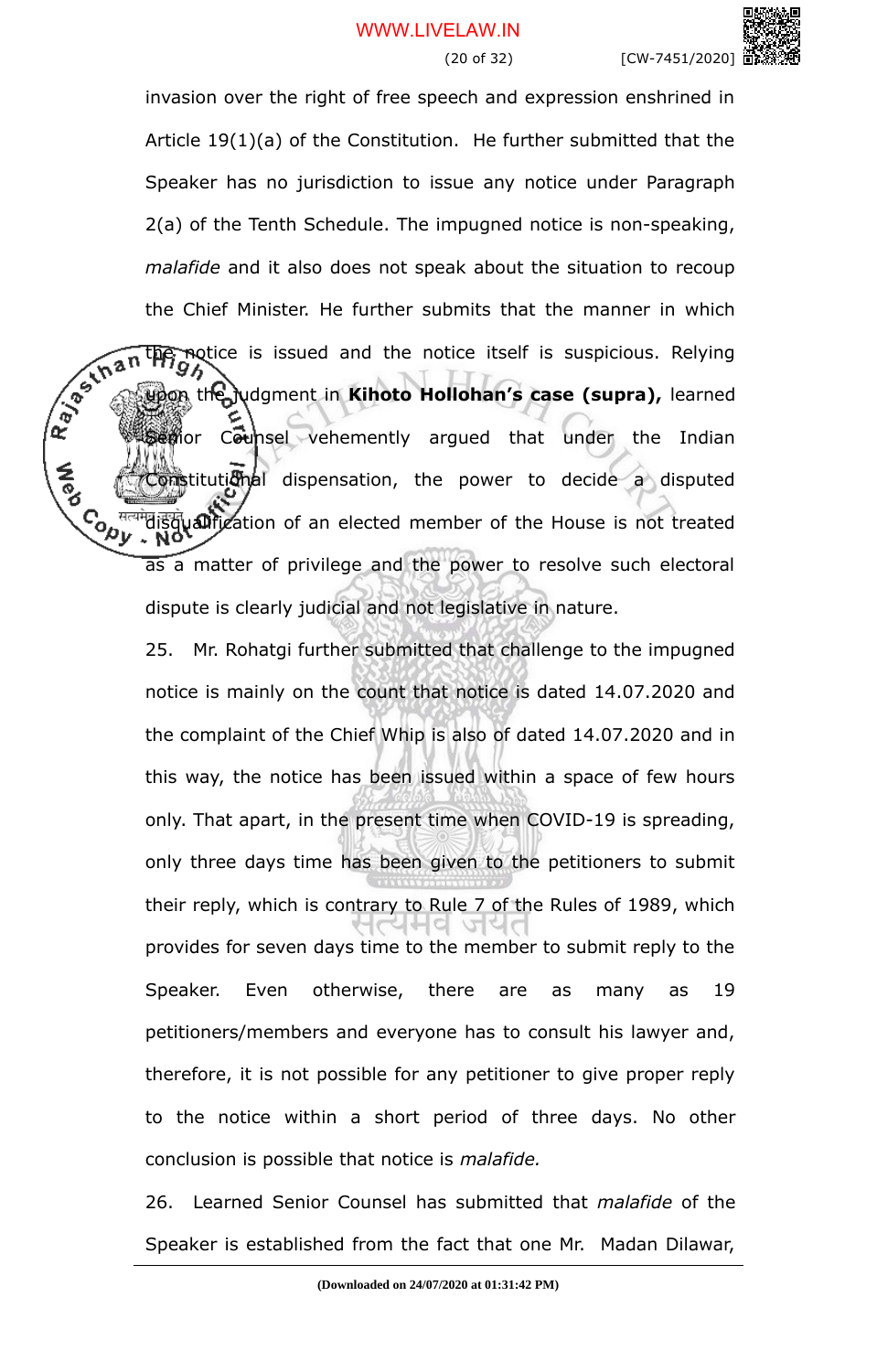a Member of the Assembly filed a complaint nine months ago seeking disqualification of certain existing Members and in that case the Speaker did not take any action against any erring Member. He has relied upon the judgment in **Balchandra L. Jarkiholi & Ors. Vs. B.S. Yeddyurappa & Ors., (2011) 7 SCC 1.** He has also relied upon the judgment in **Keisham** R. Januar **Meghachandra Singh Vs. Hon'ble Speaker, 2020 SCC Online SC 55. It** has been held in the said case that time has come that speaker should be replaced because he is normally belonging political party. He further submitted that the Speaker has  $\mathcal{S}_{\mathbf{a}_{1}}$  and  $\mathcal{S}_{\mathbf{a}_{1}}$  is incapacitated to be the adjudicator in this case. Therefore, this Court may exercise its jurisdiction vested by Article 226 of the Constitution even at the stage of issuance of notice by the Speaker. In this regard, he placed reliance on the judgment rendered in **Deepak Bajaj Vs.**

#### **State of Maharaashtra & Anr., (2008) 16 SCC 14.**

**A**<br>Po

27. Per contra, Dr. Abhishek Singhvi, learned Senior Counsel appearing for respondent No.1 has vehemently argued that only a show cause notice has been given to the petitioners, therefore, having regard to the constitutional intendment and the status of repository of the adjudicatory power entrusted to the Speaker, judicial review at this stage is not permissible. As a matter of fact, the present writ petition is premature. Nevertheless, the fact that a member of the legislative assembly has incurred disqualification on account of defection is a matter which falls within the domain of the Speaker only and the Courts cannot give any verdict over the same. Therefore, the present petition under Article 226 of the Constitution is not maintainable. In this regard, the learned Senior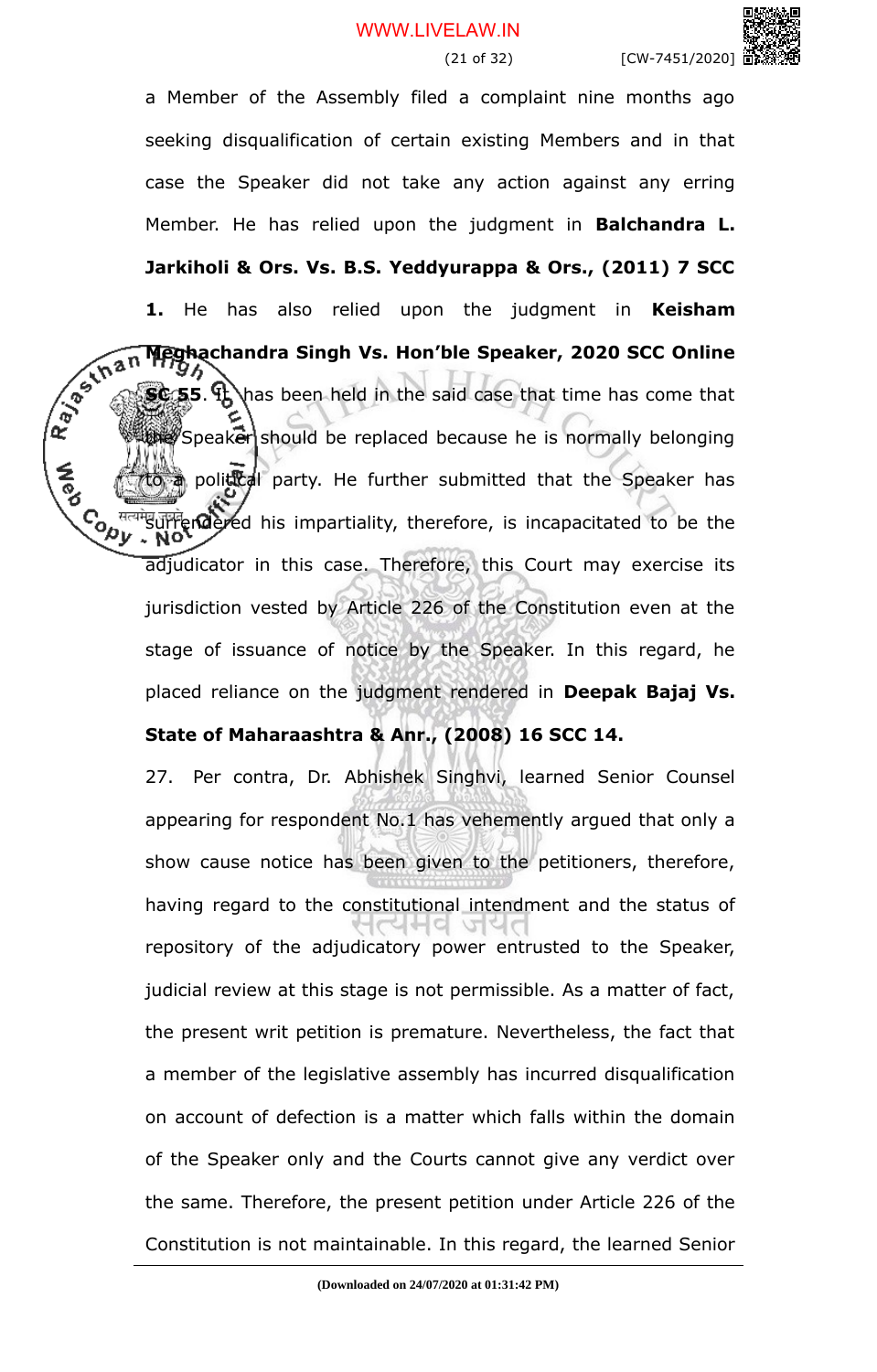#### (22 of 32) [CW-7451/2020]



Counsel has placed reliance on the judgments in **Kihoto Hollohan**

**(supra)** and **Shri Amrita Rawat & Ors. Vs. Speaker, Legislative Assembly & Ors., (Writ Petition No.791-92 of 2016), 2016 SC Online Utt 377.**

28. Learned Senior Counsel also argued that the proceedings before the Speaker are proceedings in the House, thereby attracting the bar from interference by the Courts under Article 212 of the Constitution. In this regard, he has placed reliance on the judgment in **Pandit MSM Sharma Vs. Dr. Krishna Sinha, 1961(1) SCR 96.**

 $C_{\lambda}$ <sup> $\overline{u}$ </sup> $\overline{u}$  $\overline{v}$ .  $\overline{u}$   $\overline{v}$ . Abhishek Singhvi further argued that the provisions of the Tenth Schedule apply not only to the conduct within the House but also apply to the conduct outside the House. Therefore, the contentions raised on behalf of the petitioners that the Tenth Schedule proceedings are intended only for floor crossing or defiance of the whip or proceedings within the House are wholly unacceptable. All the activities and conduct of the petitioners and the issue whether the petitioners have given up the membership of the INC are still under consideration of the Speaker and the petitioners and the respondent Nos.2 and 4 would be free to submit their respective versions before the respondent No.1.

30. Dr. Abhishek Singhvi further argued that before issuing the show cause notice dated 14.07.2020, the respondent No.1 has fully applied his mind and all the relevant facts relating to the conduct of the petitioners have been incorporated in the show cause notice. A sufficient time of three days has also been provided to the petitioners to appear before the Speaker and submit their comments. Rule 7 of the Rules of 1989 nowhere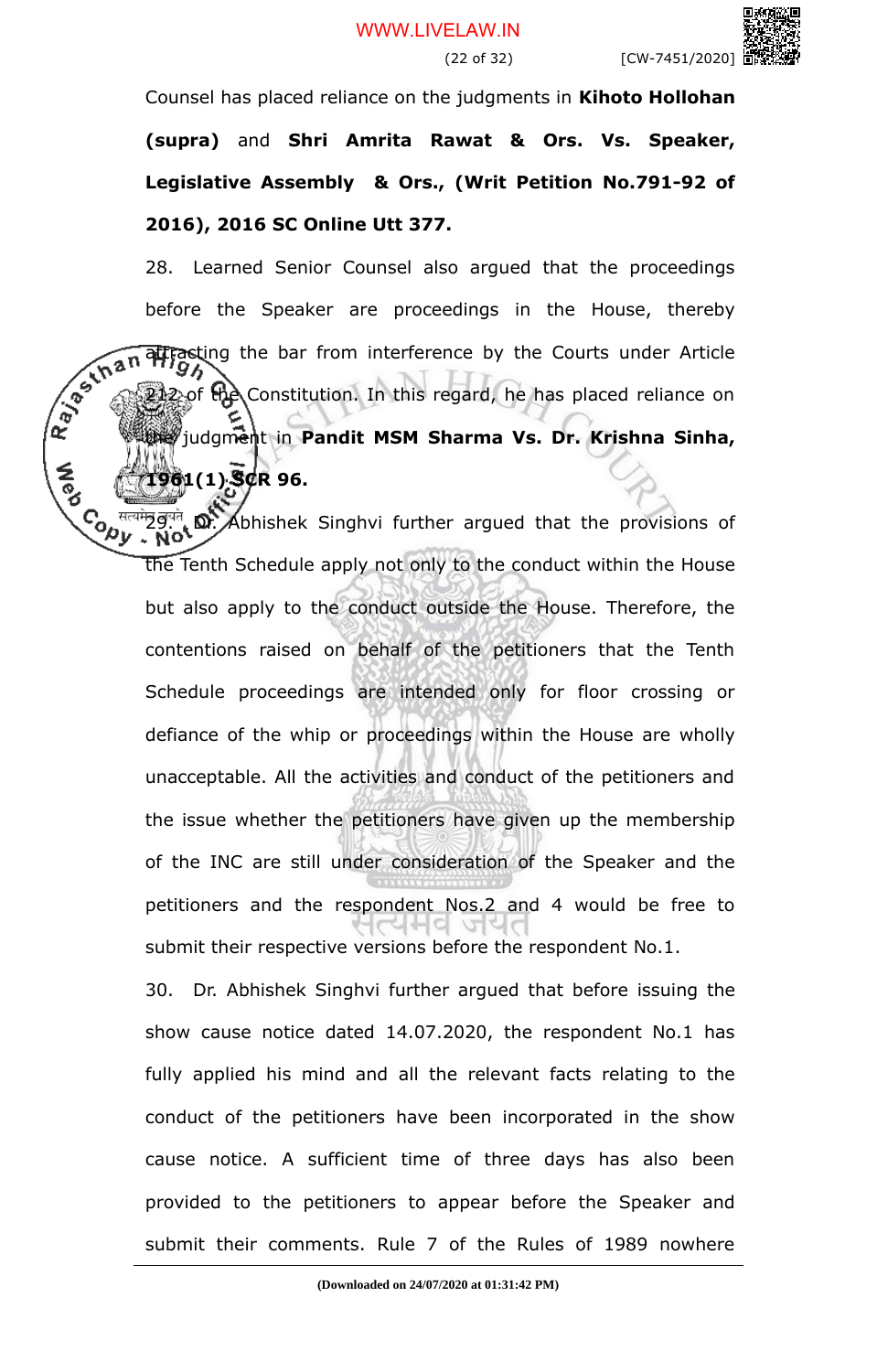provides a mandatory time period of 7 days for filing response to

the show cause notice. This rule merely contemplates that the member may submit his response to the Speaker within a period of 7 days or any time extended by the Speaker. In addition to it, the time for filing comments has already been extended till 24.07.2020, thus, reasonable opportunity of defending has been<br>  $\sqrt{2\pi}$  an allocated to the petitioners. A bare perusal of the Rules of 1989 afforded to the petitioners. A bare perusal of the Rules of 1989 would categorically show that there is no requirement whatsoever mdicating any reasons in the notice. On the basis of the complaint received from respondent No.4, a *prima-facie*  $\mathbf{S}_{\mathbf{a}}$  and impugned notice was issued. Even otherwise, the Rules of 1989 are merely directory in nature and not mandatory. The principle of natural justice contained in Tenth Schedule is completely flexible, contextual and its determination cannot be through a straight jacket formula. In this regard he has relied on **Jagjit Singh Vs. State of Haryana, (2006) 11 SCC 1.** 31. He has also argued that the petitioners have imputed *malafide* on the part of the Speaker but their pleadings in this regard are very vague and casual. The burden of establishing malafide is on the petitioners and no proof in support of these allegations has been placed on record, therefore, allegations are misplaced. In this regard, he has relied upon the judgment in **E.P. Royapa & Ors. Vs. State of Tamil Nadu, 1974(2) SCR 348** and **Express Newspaper Vs. Union of India, 1986(1) SCC 133.**

**A**ed

32. Learned Senior Counsel Dr. Abhishek Singhvi has relied upon the judgments in **G. Viswanathan Vs. T.N. Legislative Assembly (supra)** and **Ravi. S. Naik Vs. Union of India &**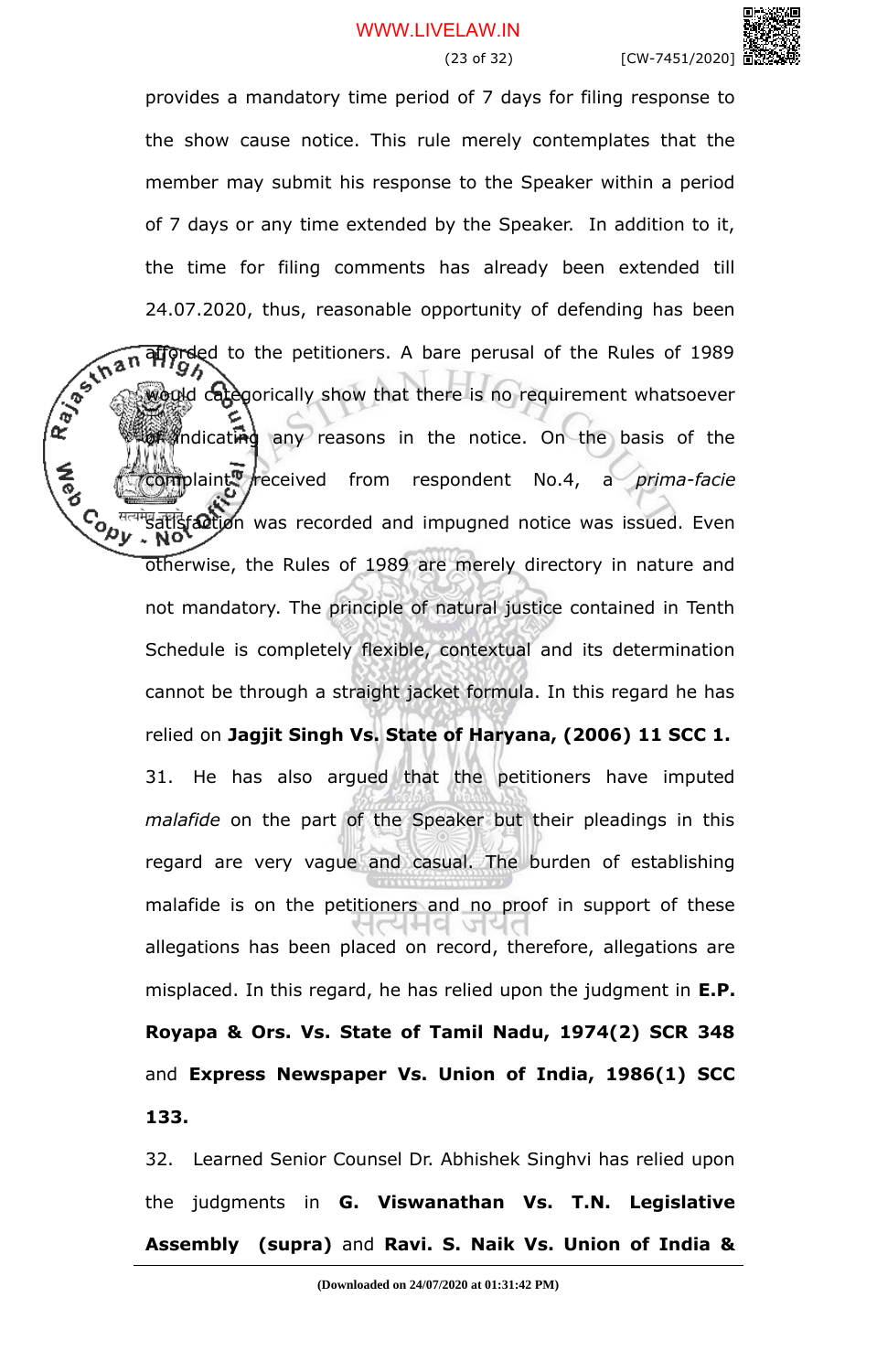#### WWW.LIVELAW.IN

(24 of 32) [CW-7451/2020]

**Ors., 1994 SCR (1) 754.** In these case, it was held by the Hon'ble Supreme Court that the act of voluntarily giving up the membership of the political party may be either express or implied. When a person who has been thrown out or expelled from the party which set him up as a candidate and got elected, joins another (new) party, it will certainly amount to his voluntarily giving up the membership of the political party which had set him

33. He further placed reliance on the judgment in **Dr. A**<br>Pap **Mahachandra Prasad Singh Vs. Chairman, Bihar Legislative** Council & Ors., (2004) 8 SCC 747. In the said case a Member of Legislative Council elected to Bihar Legislative Council on the ticket of INC was found to have contested parliamentary election as an independent candidate. In such circumstances the Chairman's findings that the said member had given up the membership of said party was upheld by the Supreme Court. Therefore in that case, a member was disqualified under the Tenth Schedule for his conduct off the floor of the House.

up as a candidate for election as such member.

34. Dr. Abhishek Singhvi has submitted that judicial review/ interference during pendency of disqualification proceedings at  $Q_1$ interim or pre-adjudication stage is impermissible subject to exceptions carved out in **Kihoto Hollohan'a case (supra).** In the said case in para 42 the Hon'ble Supreme Court has held as under:- **.**

"42......However, having regard to the Constitutional Schedule in the Tenth Schedule, judicial review should not cover any stage prior to the making of a decision by the Speakers/Chairman. Having regard to the constitutional intendment and the status of the repository of the adjudicatory power, no quia timet actions are permissible, the only exception for any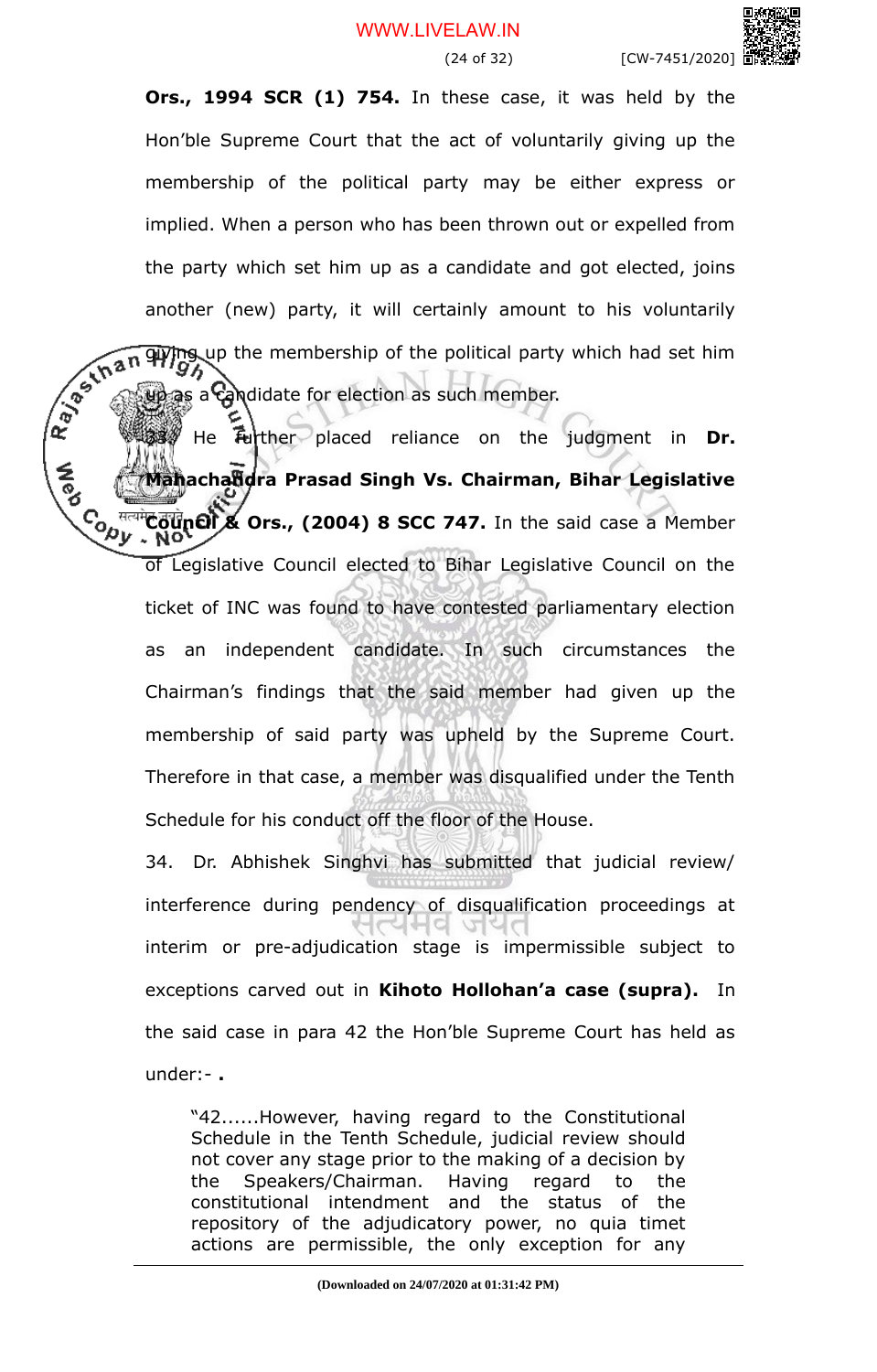$[CW-7451/2020]$ 

interlocutory interference being cases of interlocutory disqualifications or suspensions which may have grave, immediate and irreversible repercussions and consequence."

35. In this regard, Dr. Singhvi also relied upon the judgment in5

## **Speaker, Haryana Vidhan Sabha Vs. Kuldeep Bishnoi & Ors.,**

### **(2015) 12 SCC 381.**

36. He has further relied upon the judgment in **Speaker, Orissa Legislative Assembly Vs. Utkal Keshari Parida, (2013) 11 SCC 794.** In that case, it was held that rules vest the Speaker of House with the authority to decide the question as to whether iember of the House has become subject to disqualification Contra under Tengh Schedule of the Constitution. In this regard, learned Senior Counsel has relied upon paragraph 46 of the Constitutional Bench judgment of the Hon'ble Supreme Court in **Kihoto**

### **Hollohan (supra),** which reads as under:-

"46. It would, indeed, be unfair to the high traditions of that great office to say that the investiture in it of this jurisdiction would be vitiated for violation of a basic feature of democracy. It is inappropriate to express distrust in the high office of the Speaker, merely because some of the Speakers are alleged, or even found, to have discharged their functions not in keeping with the great traditions of that high office. The Robes of the Speaker to change and elevate the man inside."

37. Dr. Abhishek Singhvi, learned Senior Counsel further argued that when constitutional validity of statutes or rules framed thereunder is challenged, the Courts must be reluctant to pass interim orders. If Courts find that the statute is unconstitutional or rules framed thereunder are unconstitutional, then the Court can strike down such law or rules, but operation of such statute cannot be made ineffective by passing interim orders. Learned counsel also argued that when a case is referred to larger bench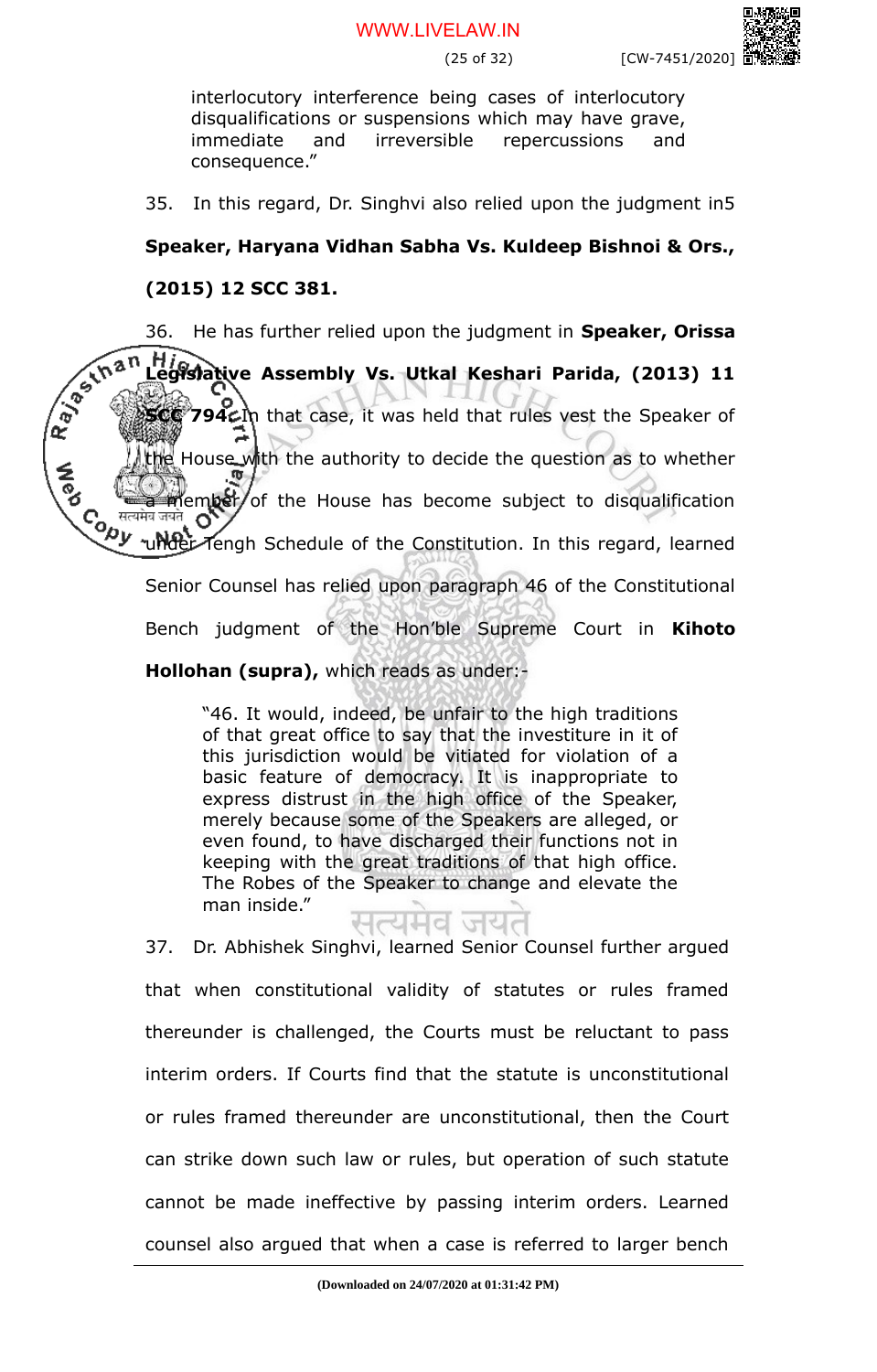for decision, the other proceedings involving same issue during pendency of reference would not remain stayed till decision of Larger Bench. In support of his submissions, he has relied upon the judgments in **T.Govindaraja Mudaliar Etc. Etc. Vs. The State of Tamil Nadu & Ors., (1973) 1 SCC 336, Ashok** Sadarangani & Anr. Vs. Union of India & Ors., (2012) 11<br> **Sadarangani & Anr. Vs. State of Punjab & Anr.**<br> **Anr.** (2009) 13 SCC 608, Smt. Somawer: **SCC 321, Harbhajan Singh & Anr. Vs. State of Punjab & Anr., (2009) 13 SCC 608, Smt. Somawanti & Ors. Vs. The State of Punjab & Ors., AIR 1963 SC 151** and **Md. Ayub Khan Vs. Commissioner of Police, Madras & Ors., AIR 1965** Co, <sup>Heart</sup>Sc<sup>ric</sup>t 623 and Health For Millions Vs. Union of India & Ors., **(2014) 14 SCC 496.** 

**A**<br>Po

38. Dr. Singhvi further submitted that the Hon'ble Supreme Court in **Kihoto Hollohan (supra)** had considered the constitutional validity of the Tench Schedule on the touchstone of basic structure doctrine. In this regard, he has relied upon para 21 of the judgment in **Kihoto Hollohan's case (supra**), which reads as under:-

"21. ...... The contention that the provisions of the Tenth Schedule, even with the exclusion of Paragraph 7, violate the basic structure of the Constitution in they affect the democratic rights of elected Members and, therefore, of the principles of Parliamentary democracy is unsound and is rejected."

39. Dr. Singhvi has, therefore, prayed to dismiss the writ petition and the stay application at the threshold.

40. Mr. Devadatt Kamat, learned Senior Counsel appearing for respondent No.4 (Chief Whip) along with Mr. A.K. Bhandari and Mr. N.K. Maloo, learned Senior Counsels, while supporting the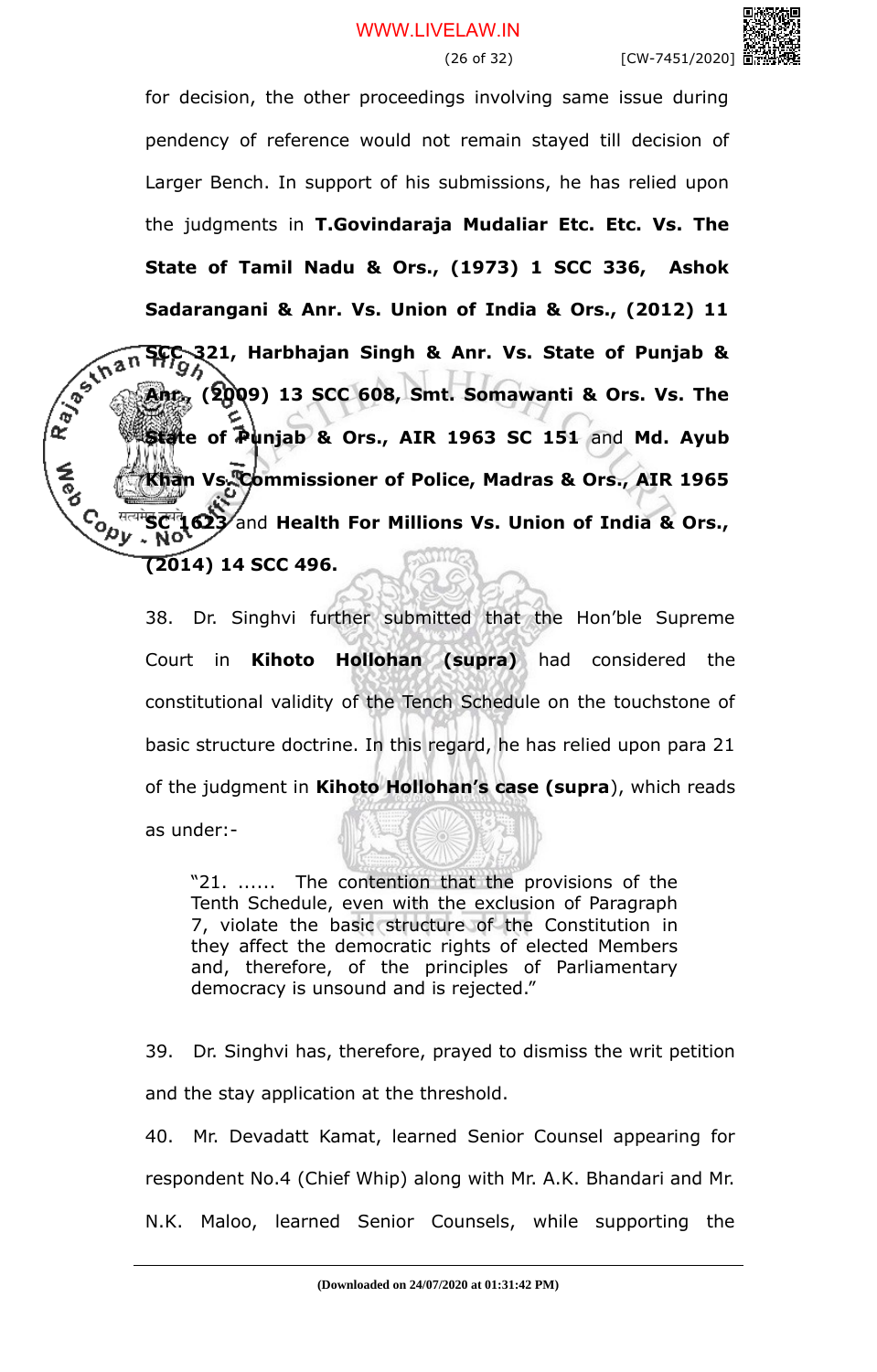#### WWW.LIVELAW.IN



submissions advanced by learned Senior Counsel Dr. Abhishek Singhvi, has submitted that a *quia timet* action in regard to an action sought to be taken by the Speaker under the Tenth Schedule is absolutely prohibited. Therefore, the challenge to the impugned notice is not maintainable. There are a catena of judicial decisions including that of Hon'ble Supreme Court which have<br> $\frac{1}{20}$ <br> $\frac{1}{20}$ <br> $\frac{1}{20}$ <br> $\frac{1}{20}$ <br> $\frac{1}{20}$ <br> $\frac{1}{20}$ <br> $\frac{1}{20}$ <br> $\frac{1}{20}$ <br> $\frac{1}{20}$ <br> $\frac{1}{20}$ <br> $\frac{1}{20}$ <br> $\frac{1}{20}$ <br> $\frac{1}{20}$ <br> $\frac{1}{20}$ <br> $\frac{1}{$ refused to entertain a writ petition challenging the show cause notice is used by the Speaker. In this regard, learned Senior **Counsel has relied upon Col. (Retd.) Devinder Sherawat Vs. Delhi Legislative Assembly, WP(C) No.812/2019.** 

**A**<br>Po

Co <sup>Heart</sup> F<sup>ard</sup> Rearned Senior Counsel Mr. Kamat further submitted that the  $\mathcal{A}$ y. Not petitioners have challenged the constitutional validity of Paragraph 2(1)(a) of the Tenth Schedule subsequent to the filing of the original petition, whereas the so called challenge is wholly covered against the petitioners by the judgment in **Kihoto Hollohan (supra).** The very ground of freedom of speech and expression, the right to dissent and principle of intra-party democracy urged on behalf of the petitioners were expressly considered and rejected by the Hon'ble Supreme Court in the case of **Kihoto Hollohan (supra).** Therefore, the challenge by the petitioners to the above constitutional provisions on the same grounds after nearly 30 odd years is totally impermissible and a mischievous attempt to lend life to a lifeless matter. Once the constitutional validity was upheld by the Hon'ble Supreme Court, there was no question of subsequent writ petition being filed. In this regard, he has placed reliance on the judgment in **Omprakash Verma Vs. State of A.P., (2010) 13 SCC 158.**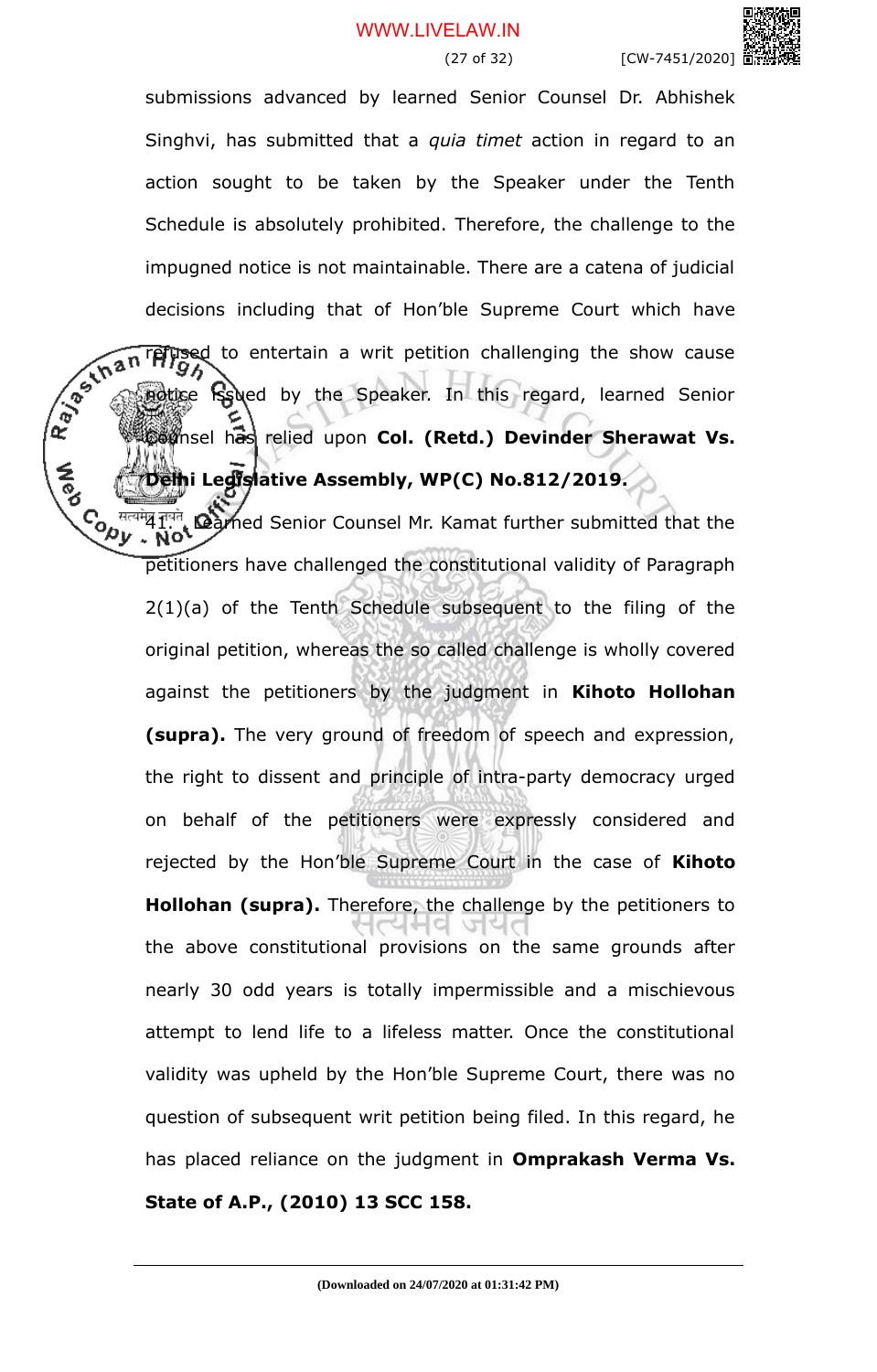42. Learned Senior Counsel further submitted that merely because the constitutionality of the provision has been raised in the writ petition, it cannot be a sequitur that the proceedings under the statute sought to be challenged cannot be allowed to proceed. In this regard, he has placed reliance on the judgment of the Hon'ble Supreme Court in **A.C. Aggarwal Vs. Ram Kali,**

Ray of that **1968 (1) SCR 205, Independent Court Vs. Union of India, (2017) 10 SCC 800.**

Mr. Kamat has also relied upon the judgment in **Shrimanth Balasahib Patil Vs. Karnataka Legislative Assembly, (2020) Conv 2 SCC 595**, wherein the main allegation against the MLAs was that they did not participate in the meetings of the party and the Assembly session held from 06.02.2019 onwards and conduct of all the aforesaid members was in violation of the whip issued by the INC in this regard. The Hon'ble Supreme Court held that the Speaker in our view had concluded on material and evidence that the members have voluntarily given up their membership of the party, thereby accruing disqualification in terms of the Tenth Schedule, which cannot be reviewed and evaluated in the writ petition.

# सत्यमेव जय

44. Mr. A.K. Bhandari, learned Senior Counsel appearing for the respondent No.4 submits that the writ petition is not maintainable at the stage of issuance of notice by the Speaker and in this regard he has placed reliance on the judgment dated 05.03.2012 passed by the Division Bench of the Rajasthan High Court in **D.B. Special Appeal(Writ) No.630/2010, Jaswant Singh Gurjar Vs. The Hon'ble Speaker, Rajasthan Vidhansabha** and the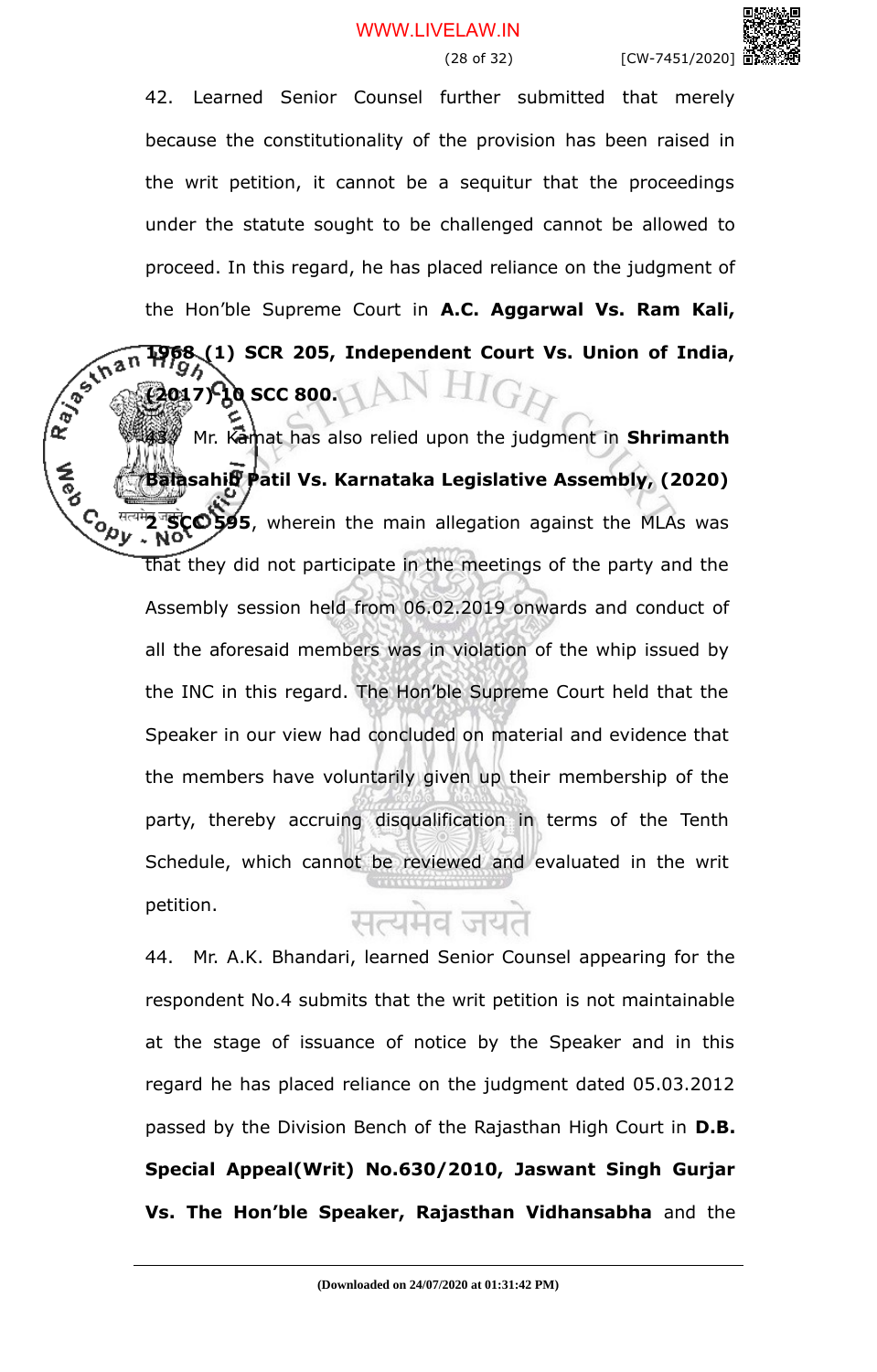judgment dated 04.08.2010 passed by the Single Bench of the Rajasthan High Court in **S.B. Civil Writ Petition No.4991/2010, Jaswant Singh Gurjar Vs. The Hon'ble Speaker Rajasthan Vidhansabha Jaipur.**

45. As per the contentions raised on behalf of respondent No.4, the petitioners acting in consultation with the BJP have left the<br> **An Have** of Rajasthan and have gone away for nearly 10 days. They<br> **An Have** loughed themselves in a hotel/resort in M-State of Rajasthan and have gone away for nearly 10 days. They have lodged themselves in a hotel/resort in Manesar in Haryana, which is  $\frac{1}{2}$  BJP ruled State. The Lemon Tree Resort, where the  $\frac{1}{2}$  were residing, had been turned into a Covid quarantine Contre and the BJP Government of Haryana to keep them insulated. Despite repeated requests from the top leadership at the Centre and the State of the INC, these petitioners did not return to their parent State and have not met the leadership of the INC either at Rajasthan or at Delhi. There are serious attempts made by these petitioners to offer allurements and bribes to the members of the INC to switch support to the BJP. There are allegedly audio conversation of the petitioners and the senior functionaries of the BJP, which have been aired by regional and national media channels and which are in public domain, which demonstrate that the petitioners in consult with the BJP have been trying to negotiate monetary deals in return for their alleged support to the BJP. In this regard, FIR No.48/2020 and 49/2020, dated 17.07.2020 have been registered at Police Station Special Operation Group (SOG), Jaipur under Sections 124A and 120B of the IPC. Therefore, prayer has been made to dismiss the writ petition at the threshold.

**A**<br>Po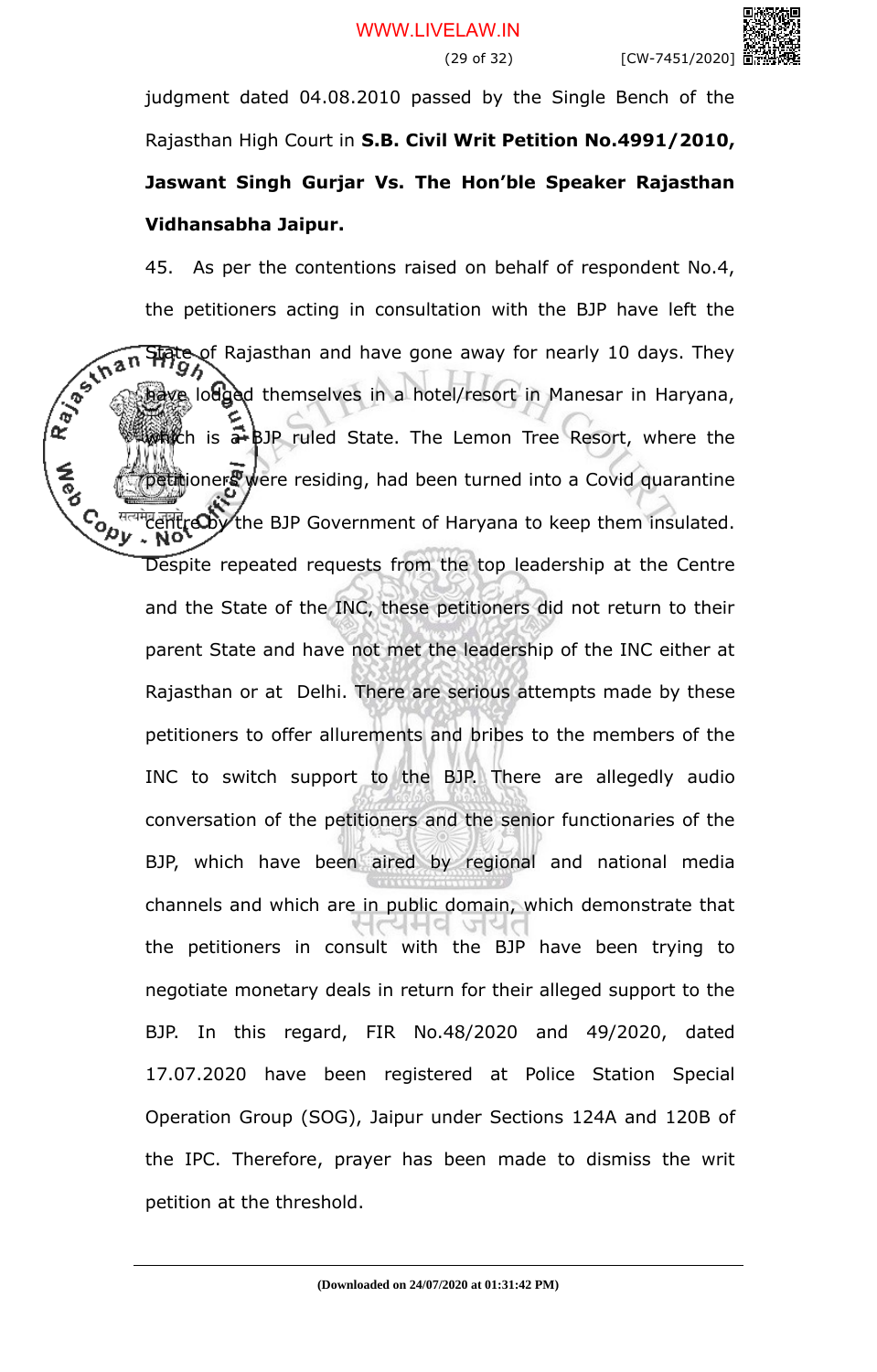46. Mr. M.S. Singhvi, learned Advocate General, reiterating the submissions of Dr. Abhishek Singhvi and Mr. Devadatt Kamat, learned Senior Counsels, submits that the show cause notice is lawful and at this stage, the Hon'ble High Court has no jurisdiction to interfere with the proceedings initiated by the Speaker.

47. Learned Advocate General has relied upon the order dated<br>  $\sqrt{6}$  (h  $\pi$  m  $\pi$ )  $\pi$ )  $\pi$ ) passed by the Speaker, Legislative Assembly of NCT,<br>  $\pi$ <br>  $\pi$ <br>  $\pi$ <br>  $\pi$ 08.2019 passed by the Speaker, Legislative Assembly of NCT,

# Delhi in **Saurabh Bhardwaj Vs. Devinder Sehrawat.**

On the contentions raised and urged at the hearing, the oflowing Guestions fall for consideration by this Court:-

 $\mathcal{C}_{\mathbf{a},\mathbf{b}}$  and  $\mathcal{C}_{\mathbf{b},\mathbf{b}}$ .  $\mathcal{C}_{\mathbf{b},\mathbf{b}}$  whether the judgment of the Hon'ble Supreme Court in

**Kihoto Hollohan Vs. Zachillhu & Ors. ,1992 SCC Supp. (2) 651,** has tested the constitutionality of Paragraph 2(1) (a) of the Tenth Schedule of the Constitution of India only with the touchstone of 'crossing over' or 'defection' and the Court was never called upon to answer, much less the question of intra-party dissent?

(ii) Whether, in the facts and circumstances of the present case, Paragraph 2(1)(a) of the Tenth Schedule of the Constitution, is violative, in particular to the basic structure of the Constitution of India including the fundamental right of freedom of expression guaranteed by Article 19(1)(a) of the Constitution of India and thus void?

(iii) Whether the expression of dissatisfaction or disillusionment and the strongly worded opinions against the party leadership can be a conduct falling within the scope of Paragraph 2(1)(a) of the Tenth Schedule of the Constitution?

(iv) Whether the foundational facts based upon which the Speaker issued notice, are the facts which if not constitutionally construed in the aforesaid context, would render the provisions itself unconstitutional?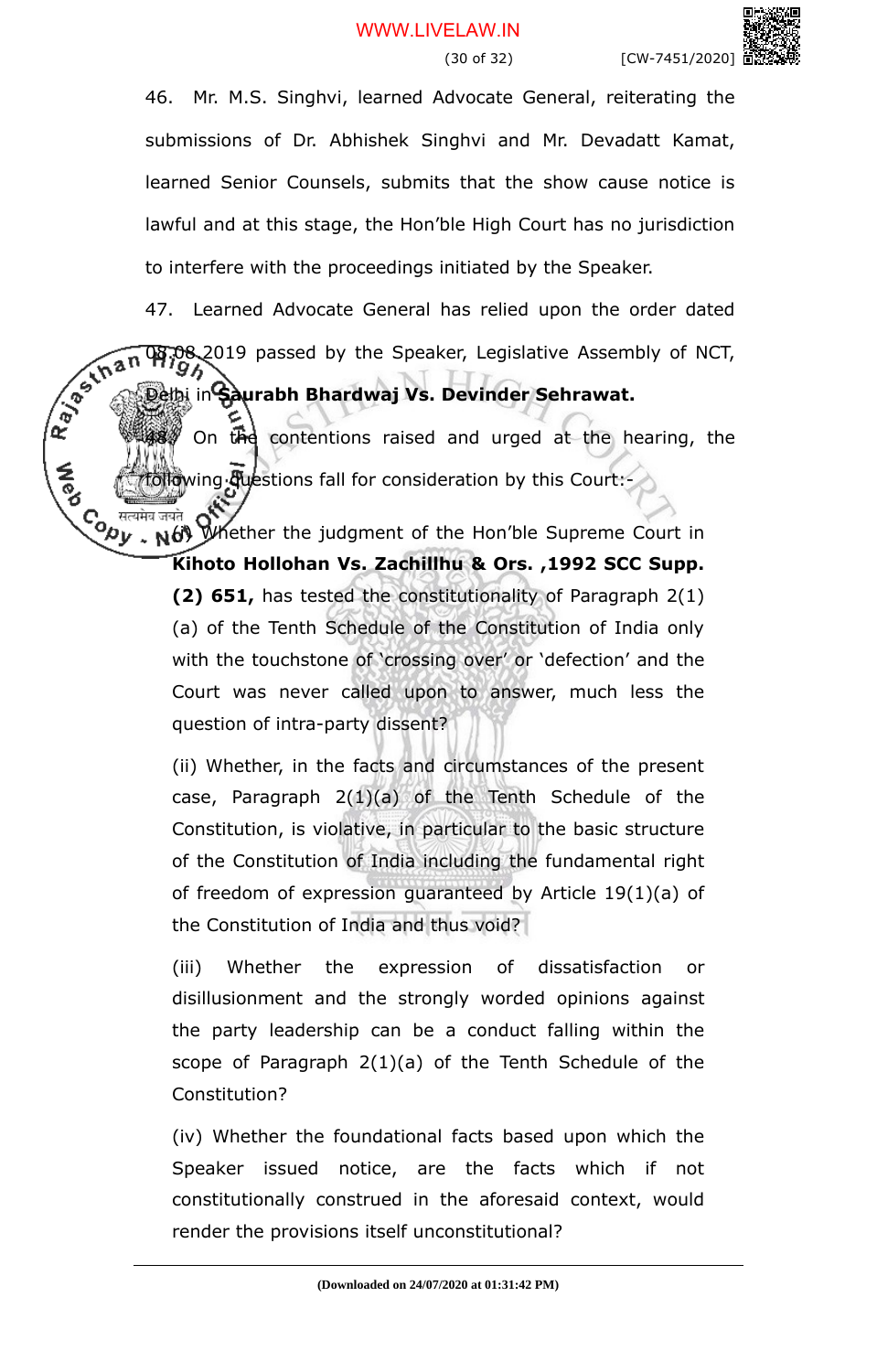(v) Whether the manner of exercise of jurisdiction of the Speaker has to be differentiated from the existence of jurisdiction of the Speaker to commence a proceeding against any legislator under Paragraph 2(1)(a) of the Tenth Schedule of the Constitution?

(vi) Whether 'whip' as an instrument of party discipline only applies for actions expected out of legislators inside the House?

R. P. S. Lhan  $\overrightarrow{W}$  Whether the Speaker is not in a position to adjudicate pon the said question of constitutionality as raised by the petitioners in this petition?

(viii) Whether the notice issued by the Speaker is *ex-facie* Hiolative of the essence of democracy and aims at throttling  $\mathcal{C}_{\mathcal{D} \mathcal{Y}}$  are dissent against persons in power?

> (ix) Whether by way of the instant notice, the voice of the petitioners seeking a leadership change within the party expressed in the most democratic manner is sought to be stifled and the petitioners are threatened with abdication their right to express their reservations on the functioning of such leadership?

> (x) Whether the words 'voluntarily given up his membership of such political party' in Paragraph 2(1)(a) of the Tenth Schedule take within their ambit, a criticism of the Chief Minister/manner of functioning of the State unit of the party, by an MLA, outside the House?

> (xi) If the answer to issue  $No(x)$  is in the affirmative, then, would not Paragraph 2(1)(a) be violative of the basic structure of the Constitution which includes Article 19(1) (a)?

> (xii) Whether the action of the Speaker including the haste in issuing notice dated 14.07.2020 is not *malafide*, an abuse of power, in breach of natural justice and also betrays a foregone conclusion?